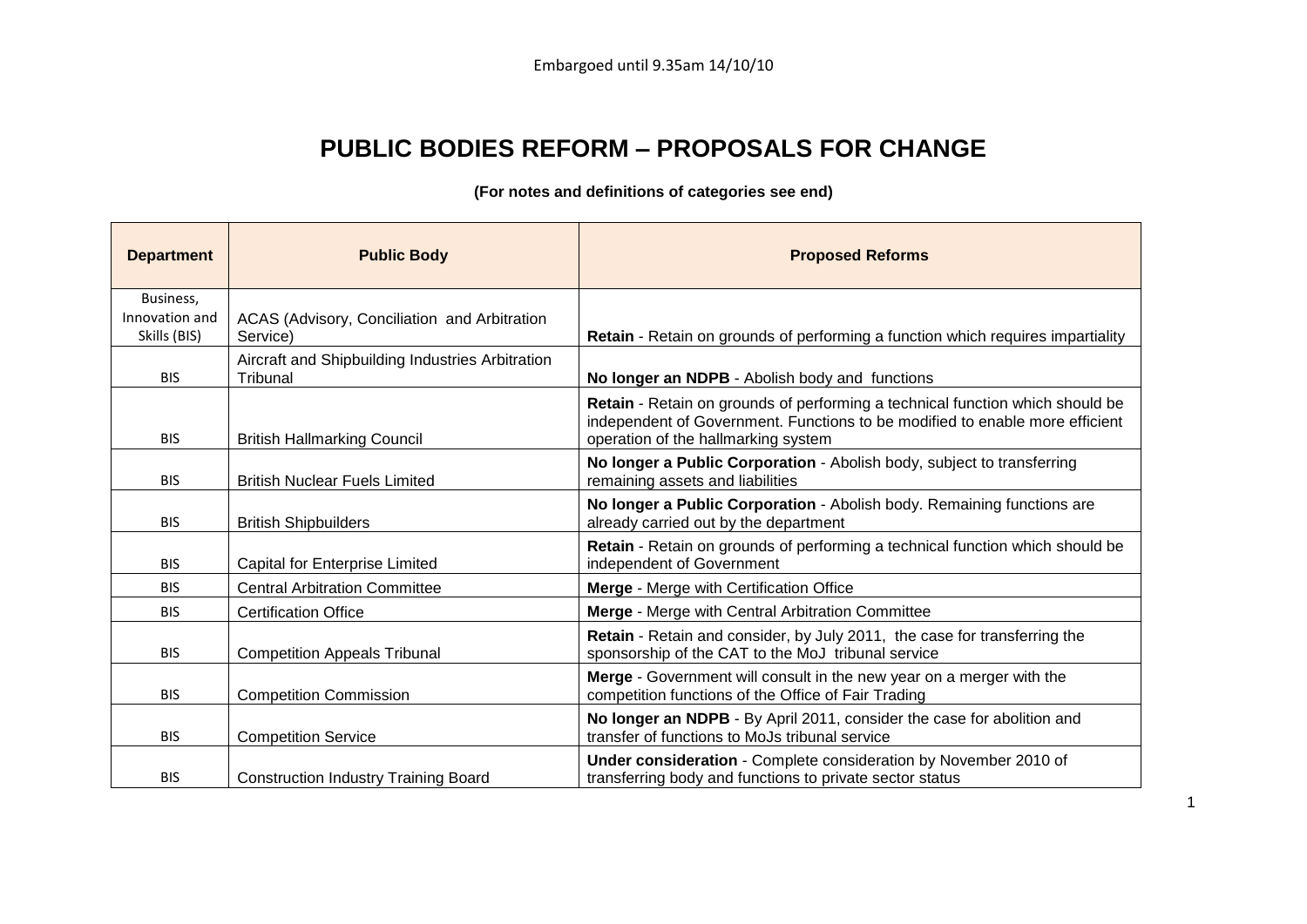| <b>Department</b> | <b>Public Body</b>                                         | <b>Proposed Reforms</b>                                                                                                                                                                                    |
|-------------------|------------------------------------------------------------|------------------------------------------------------------------------------------------------------------------------------------------------------------------------------------------------------------|
| <b>BIS</b>        | <b>Consumer Focus</b>                                      | No longer an NDPB - Government will consider the outcome of ongoing<br>sectoral reviews and consult early next year on proposals to abolish Consumer<br>Focus and transfer its function to Citizens Advice |
| <b>BIS</b>        | Copyright Tribunal                                         | No longer an NDPB - Subject to final agreement, transfer jurisdiction of this<br>tribunal into MoJ's tribunal service                                                                                      |
| <b>BIS</b>        | Design Council                                             | No longer an NDPB - Seek to establish as an independent charity, subject to<br>Privy Council agreement                                                                                                     |
| <b>BIS</b>        | Export Credit Guarantee Department * <sup>1</sup>          | Retain - Retain on the grounds of performing a technical function                                                                                                                                          |
| <b>BIS</b>        | Export Guarantees Advisory Council *2                      | Retain - Retain on grounds of performing a technical function                                                                                                                                              |
| <b>BIS</b>        | <b>Engineering Construction Industry Training</b><br>Board | Under consideration - Complete consideration by November 2010 of<br>transferring body and functions to private sector status                                                                               |
| <b>BIS</b>        | Film Industry Training Board                               | Under consideration - Complete consideration by November 2010 of<br>transferring body and functions to private sector status                                                                               |
| <b>BIS</b>        | <b>Financial Reporting Council</b>                         | Retain and substantially reform - Remove reliance on Government funding                                                                                                                                    |
| <b>BIS</b>        | <b>Hearing Aid Council</b>                                 | No longer an NDPB - Abolished in July 2010 and reformed functions<br>transferred to Health Professions Council                                                                                             |
| <b>BIS</b>        | HEFCE (Higher Education Funding Council for<br>England)    | Retain - Retain on grounds of performing a function which requires impartiality                                                                                                                            |
| <b>BIS</b>        | Industrial Development Advisory Board                      | Retain - Retain on grounds of performing a technical function which should<br>remain independent of Government                                                                                             |
| <b>BIS</b>        | <b>Insolvency Practitioners Tribunal</b>                   | <b>Under consideration</b> - As part of Insolvency Service consultation on licensing<br>of insolvency practitioners to be issued November 2010                                                             |

 $\overline{a}$ **1 This body is a Department in its own right. The Rt Hon Vince Cable is the Secretary of State responsible** 

**<sup>2</sup> This body reports to the Export Credit Guarantee Department. The Rt Hon Vince Cable is the Secretary of State responsible**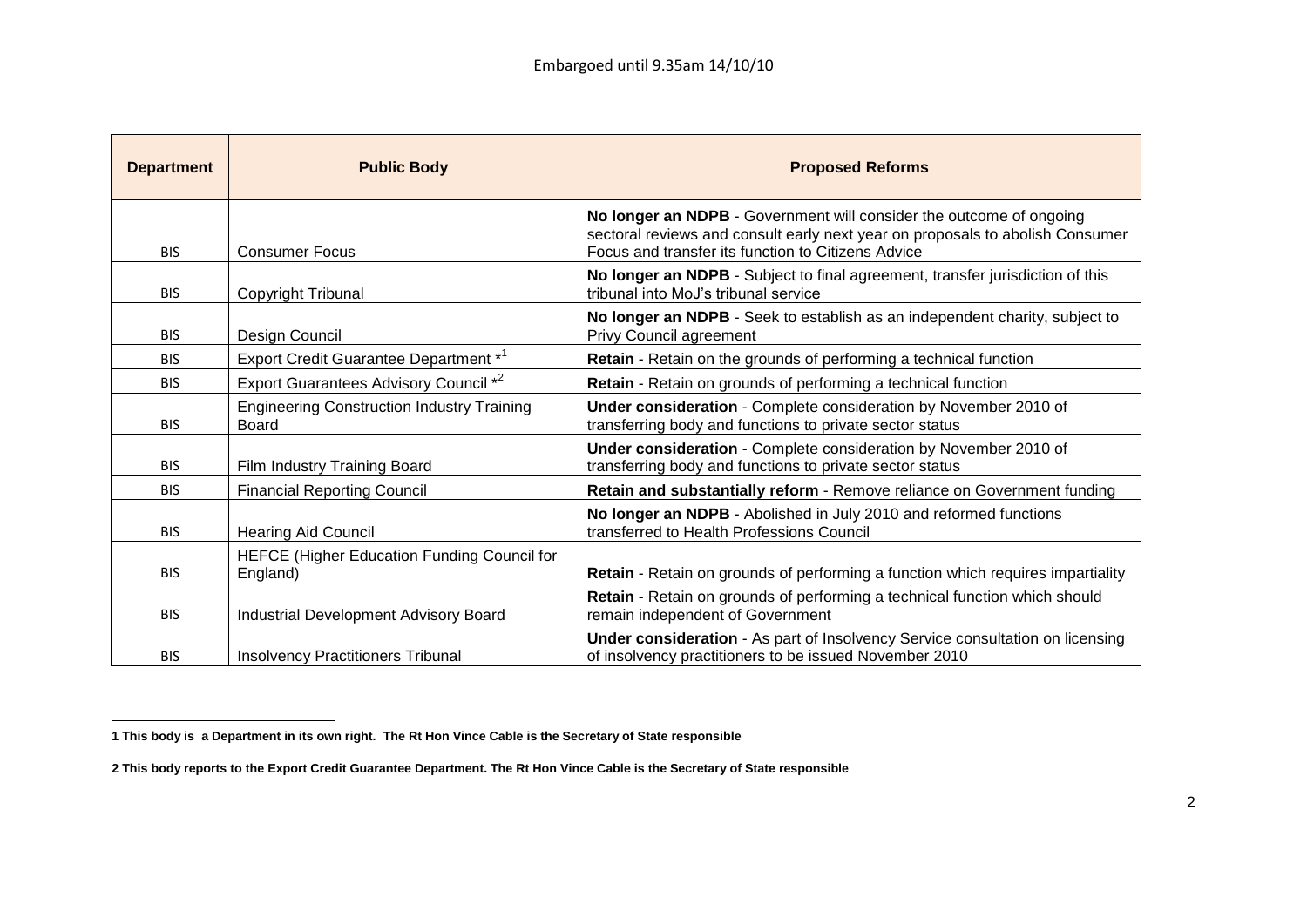| <b>Department</b> | <b>Public Body</b>                                                 | <b>Proposed Reforms</b>                                                                                                                                                                                                 |
|-------------------|--------------------------------------------------------------------|-------------------------------------------------------------------------------------------------------------------------------------------------------------------------------------------------------------------------|
| <b>BIS</b>        | <b>Local Better Regulation Office</b>                              | <b>Under consideration</b> - Primary Authority and other deregulatory functions will<br>be maintained and an appropriate delivery mechanism to provide independent<br>technical expertise will be announced by December |
| <b>BIS</b>        | Low Pay Commission                                                 | Retain - Retain on grounds of performing a function which requires impartiality                                                                                                                                         |
| <b>BIS</b>        | NESTA (National Endowment for Science,<br>Technology and the Arts) | No longer an NDPB - Seek to establish as an independent charity.<br>Endowment to be held in a separate trust                                                                                                            |
| <b>BIS</b>        | Ofcom                                                              | Merge - The postal services regulator, Postcomm, will be merged into Ofcom.<br>Several Ofcom duties will be removed or modified                                                                                         |
| <b>BIS</b>        | <b>Office for Fair Access</b>                                      | Under consideration - Proposals on the future of the Office for Fair Access<br>will be made in the White Paper on the future strategy for higher education to<br>be published by the end of the year                    |
| <b>BIS</b>        | Office of Fair Trading                                             | Merge - Government will consult in the New Year on a merger of OFT's<br>competition functions with the Competition Commission and transfer of<br>consumer and enforcement functions                                     |
| <b>BIS</b>        | Office of Manpower Economics                                       | Retain - Retain on grounds of performing a function which requires impartiality                                                                                                                                         |
| <b>BIS</b>        | Postcomm                                                           | Merge - Postcomm will be merged with the communications industry regulator<br>- Ofcom                                                                                                                                   |
| <b>BIS</b>        | Regional Development Agencies (x 8)                                | No longer an NDPB - RDAs will be abolished and functions which are to be<br>retained will be transferred to central or local government and others, as<br>previously announced                                          |
| <b>BIS</b>        | Research Councils (x 7)                                            | Retain - Retain on grounds of performing a function which requires impartiality                                                                                                                                         |
| <b>BIS</b>        | Royal Mail Holdings Plc                                            | Retain - Transfer Royal Mail to private sector over time                                                                                                                                                                |
| <b>BIS</b>        | <b>SITPRO Ltd</b>                                                  | No longer an NDPB - Abolished at the end of September and remaining<br>functions transferred to department                                                                                                              |
| <b>BIS</b>        | Strategic Advisory Board for Intellectual<br>Property              | No longer an NDPB - Body and some functions abolished, remainder<br>transferred to UK Intellectual Property Office                                                                                                      |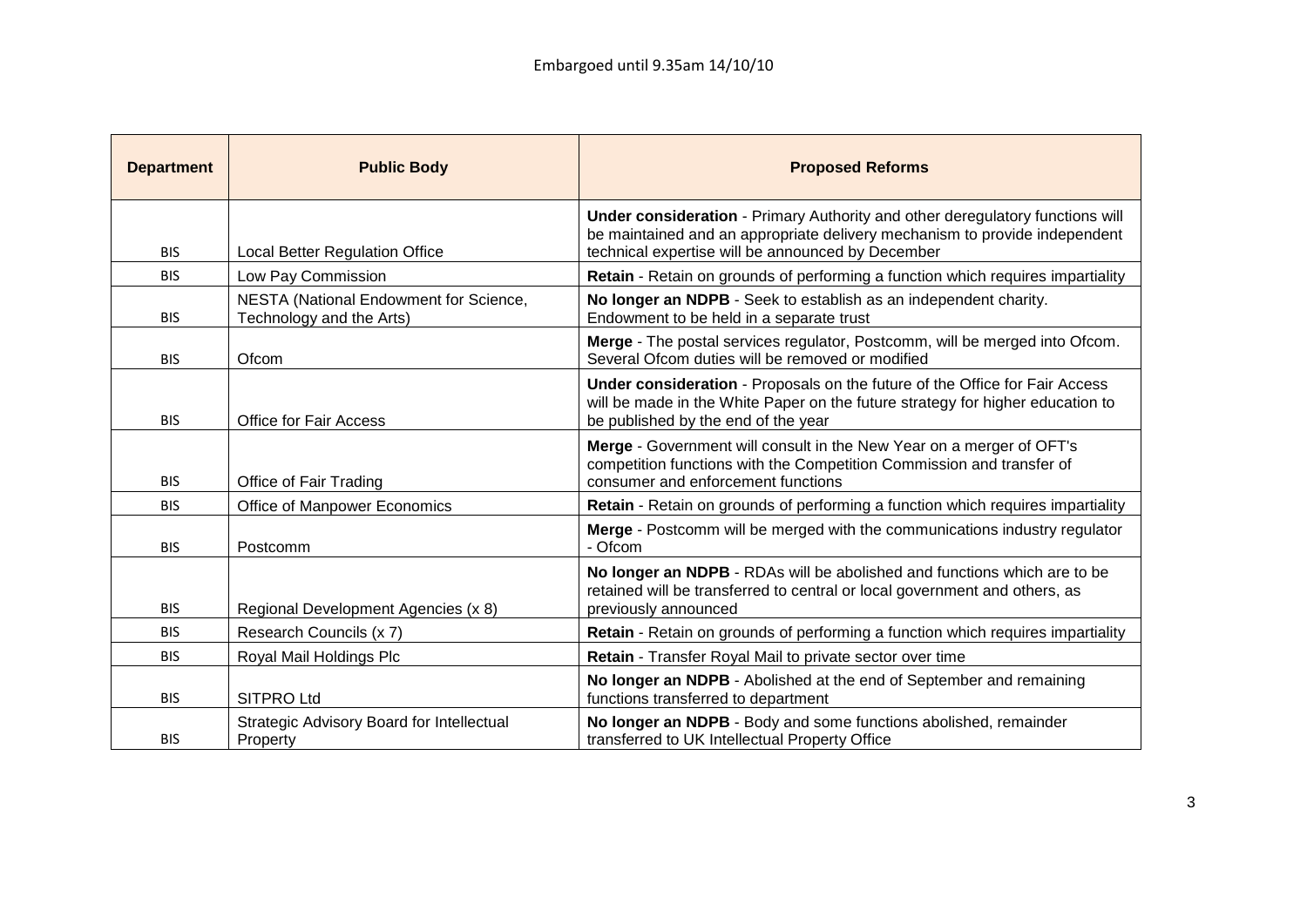| <b>Department</b>             | <b>Public Body</b>                                               | <b>Proposed Reforms</b>                                                                                                                                                                                   |
|-------------------------------|------------------------------------------------------------------|-----------------------------------------------------------------------------------------------------------------------------------------------------------------------------------------------------------|
| <b>BIS</b>                    | <b>Student Loans Company</b>                                     | <b>Under consideration</b> - Proposals on the future of the Student Loan Company<br>will be made in the White Paper on the future strategy for higher education to<br>be published by the end of the year |
| <b>BIS</b>                    | <b>Technology Strategy Board</b>                                 | <b>Retain</b> - Retain on grounds of performing a function which requires impartiality                                                                                                                    |
| <b>BIS</b>                    | <b>UK Atomic Energy Authority</b>                                | Under consideration - Complete by October 2010 consideration of whether<br>functions could be carried out more effectively elsewhere                                                                      |
| <b>BIS</b>                    | UK Commission for Employment and Skills                          | Under consideration - Complete review by end of year of core functions and<br>the most appropriate organisational model to deliver a simplified skills<br>landscape across the UK                         |
| <b>BIS</b>                    | UKTI* (UK Trade International) <sup>3</sup>                      | Retain - Retain on grounds of performing a technical function                                                                                                                                             |
| <b>BIS</b>                    | Union Modernisation Fund Supervisory Board                       | No longer an NDPB - Abolish body and function. No further rounds will be<br>held of the Union Modernisation Fund so the work of the Board is complete                                                     |
| <b>BIS</b>                    | Waste Electrical and Electronic Equipment<br>Advisory Body (WAB) | No longer an NDPB - Abolished at the end of September and remaining<br>functions transferred to department                                                                                                |
| <b>Cabinet Office</b><br>(CO) | Advisory Committee on Business Appointments                      | Retain - Retain on the grounds of impartiality                                                                                                                                                            |
| CO                            | Capacitybuilders                                                 | No longer an NDPB - Alternative delivery for capacity building activity is under<br>review                                                                                                                |
| CO                            | Central Office of Information                                    | <b>Under consideration</b> - Pending a review of Government advertising to be<br>finalised by the end of November                                                                                         |
| CO.                           | Charity Commission for England and Wales                         | Retain - Retain on the grounds of impartiality                                                                                                                                                            |
| CO.                           | Civil Service Appeal Board                                       | No longer an NDPB - Any residual work will be accommodated elsewhere<br>within the Civil Service. It is likely to take 12 months to wind down the current<br>workload                                     |

 3 **This body is a Department in its own right. The Rt Hon Vince Cable is the Secretary of State responsible**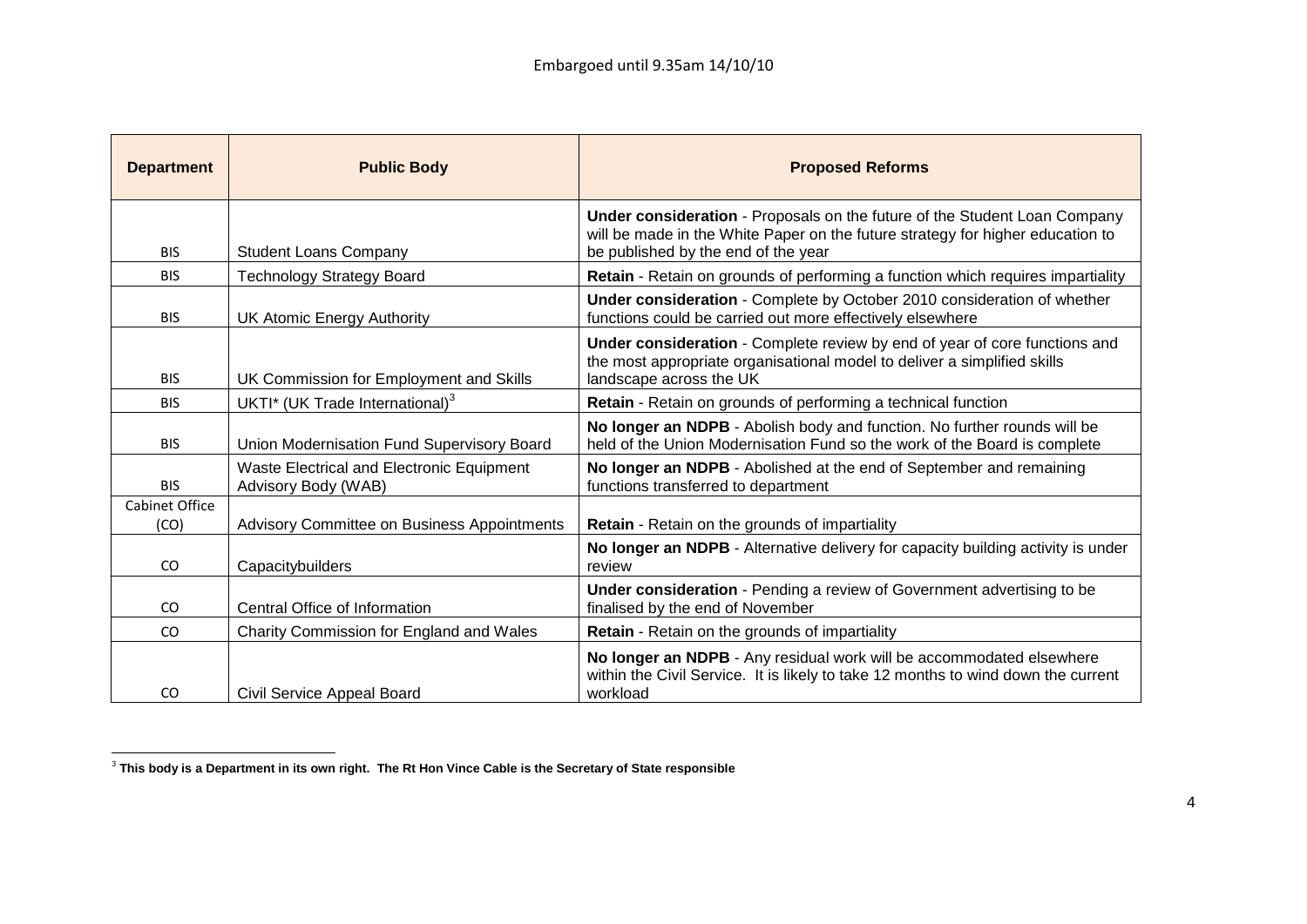| <b>Department</b>                               | <b>Public Body</b>                                                                   | <b>Proposed Reforms</b>                                                                                                                                                                  |
|-------------------------------------------------|--------------------------------------------------------------------------------------|------------------------------------------------------------------------------------------------------------------------------------------------------------------------------------------|
| CO.                                             | Commission for the Compact                                                           | No longer an NDPB - The functions of the Commission for the Compact (to<br>champion and promote the Compact) will be carried out by Compact Voice and<br>the Cabinet Office respectively |
| CO                                              | Committee on Standards in Public Life                                                | Retain - Retain on the grounds of impartiality                                                                                                                                           |
| CO                                              | Government Strategic Marketing Advisory<br>Board                                     | No longer an NDPB - GSMAB is no longer an Internal Advisory Committee -<br>any remaining function will be passed to the Efficiency and Reform Group                                      |
| CO.                                             | House of Lords Appointments Commission                                               | Retain - Retain on the grounds of impartiality                                                                                                                                           |
| CO.                                             | Main Honours Advisory Committee                                                      | No longer an NDPB - Will remain as an advisory group, administered from<br>within the Cabinet Office                                                                                     |
| CO                                              | National School of Government                                                        | Under consideration - The position will be determined by a broader review of<br>civil service learning and development to report by the end of November                                  |
| <b>CO</b>                                       | Office for Civil Society Advisory Body                                               | No longer an NDPB - The Advisory Body will be abolished when the<br>member's terms of office come to an end on 31/03/11                                                                  |
| CO.                                             | <b>Security Commission</b>                                                           | No longer an NDPB - For any breach of security the Government will consider<br>the need for an inquiry, and how it should be conducted                                                   |
| <b>CO</b>                                       | <b>Security Vetting Appeals Panel</b>                                                | <b>Retain</b> - Retain on the grounds of impartiality                                                                                                                                    |
| <b>CO</b>                                       | Senior Salaries Review Body                                                          | Retain - Retain on the grounds of impartiality                                                                                                                                           |
| Communities<br>and Local<br>Government<br>(CLG) | Advisory Panel for the Local Innovation Awards<br>Scheme                             | No longer an NDPB - Abolish body and function                                                                                                                                            |
| <b>CLG</b>                                      | Advisory Panel on Standards for the Planning<br>Inspectorate                         | No longer an NDPB - Abolished body. The Planning Inspectorate has an<br>internal challenge process that offers quality assurance                                                         |
| <b>CLG</b>                                      | <b>Architects Registration Board</b>                                                 | Retain - Retain on grounds of impartiality                                                                                                                                               |
| <b>CLG</b>                                      | Audit Commission for Local Authorities and the<br>National Health Service in England | No longer a Public Corporation - Disband and transfer audit practice into<br>private ownership, as previously announced                                                                  |
| <b>CLG</b>                                      | <b>Building Regulations Advisory Committee</b>                                       | Retain - Retain on grounds of performing a technical function                                                                                                                            |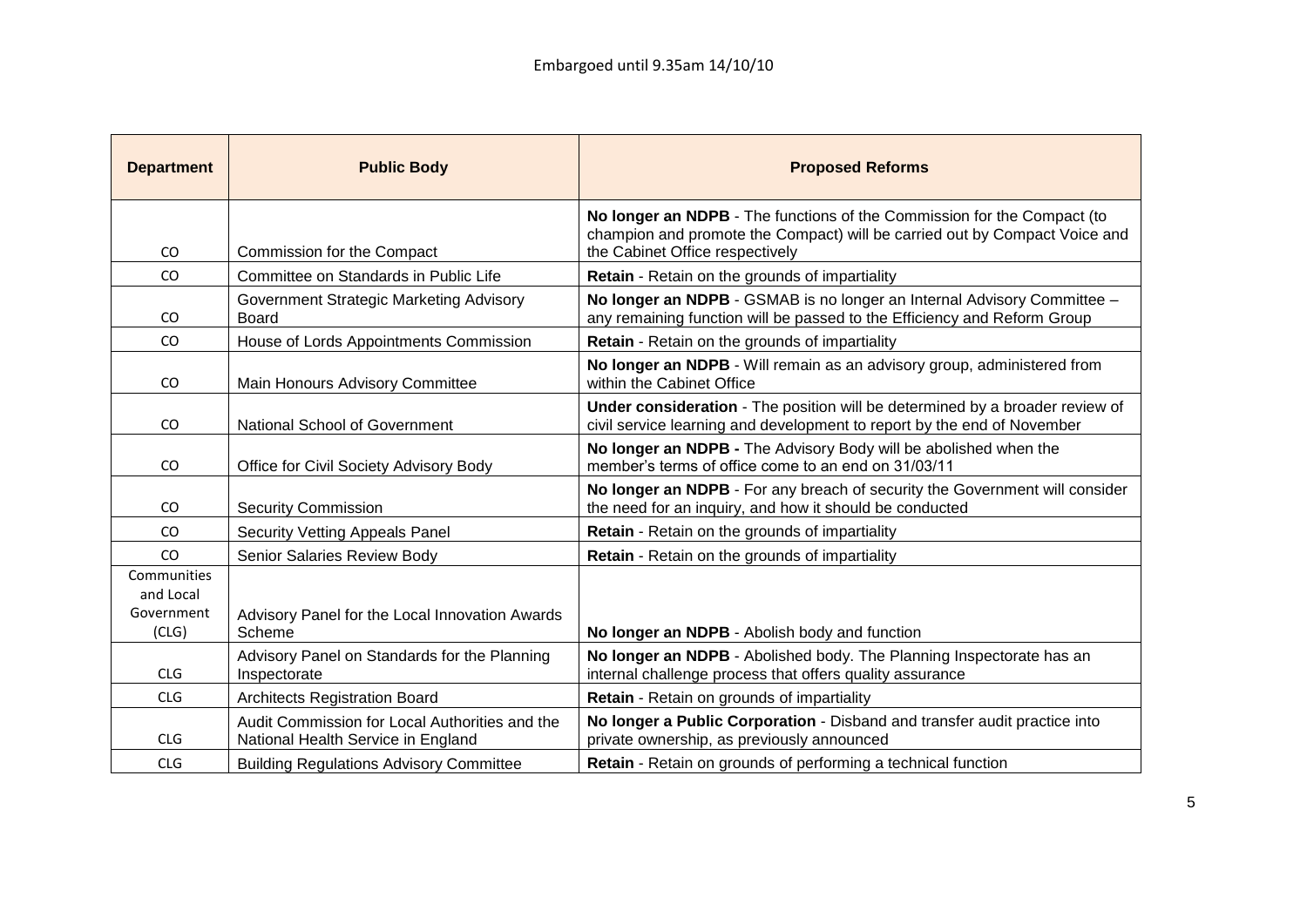| <b>Department</b> | <b>Public Body</b>                                                                       | <b>Proposed Reforms</b>                                                                                                                                                                                   |
|-------------------|------------------------------------------------------------------------------------------|-----------------------------------------------------------------------------------------------------------------------------------------------------------------------------------------------------------|
| <b>CLG</b>        | <b>Community Development Foundation</b>                                                  | No longer an NDPB - Has charitable status. Support to move to adoption of<br>social enterprise model                                                                                                      |
| <b>CLG</b>        | Firebuy                                                                                  | No longer an NDPB - Abolish body and transfer procurement functions to<br>alternative suppliers, and residual functions to department                                                                     |
| <b>CLG</b>        | Homes and Communities Agency                                                             | Retain and substantially reform - Smaller enabling and investment body<br>working for local communities. Intend to devolve London functions to Mayor of<br>London. Taking on regulation of social housing |
| <b>CLG</b>        | Independent Housing Ombudsman Ltd                                                        | Retain - Retain on grounds of impartiality                                                                                                                                                                |
| <b>CLG</b>        | Infrastructure Planning Commission                                                       | No longer an NDPB - Abolish body and create a Major Infrastructure Planning<br>Unit within the Planning Inspectorate, as previously announced                                                             |
| <b>CLG</b>        | The Leasehold Advisory Service                                                           | Under consideration - Will work towards a future merger with a specialist<br>advice service. Decision by April 2011                                                                                       |
| <b>CLG</b>        | Commission for Administration (also known as<br>Local Government Ombudsman)              | Retain - Retain on grounds of impartiality                                                                                                                                                                |
| <b>CLG</b>        | London Thames Gateway Development<br>Corporation                                         | No longer an NDPB - Abolish body and devolve functions to local government<br>or other London bodies                                                                                                      |
| <b>CLG</b>        | National Housing and Planning Advice Unit                                                | No longer an NDPB - Abolish body and function                                                                                                                                                             |
| <b>CLG</b>        | <b>National Tenant Voice</b>                                                             | No longer an NDPB - Abolish body and function                                                                                                                                                             |
| <b>CLG</b>        | Olympic Park Legacy Company Ltd                                                          | No longer an NDPB - Devolve functions to Mayor of London. Reconstituted as<br>a Mayoral Development Corporation                                                                                           |
| <b>CLG</b>        | <b>Ordnance Survey</b>                                                                   | Retain - On grounds of performing a technical function                                                                                                                                                    |
| <b>CLG</b>        | Rent Assessment Panels / Residential Property<br><b>Tribunal Service</b>                 | No longer an NDPB - Abolish and transfer jurisdiction of these tribunals into<br>MoJs tribunal service                                                                                                    |
| <b>CLG</b>        | Standards Board for England                                                              | No longer an NDPB - Abolish body and functions, as previously announced                                                                                                                                   |
| <b>CLG</b>        | The Office for Tenants and Social Landlords<br>(also known as Tenant Services Authority) | No longer an NDPB - Abolish body. Regulatory functions passed to Homes<br>and Communities Agency. Independent economic regulation safeguarded.<br>Consumer regulation slimmed down                        |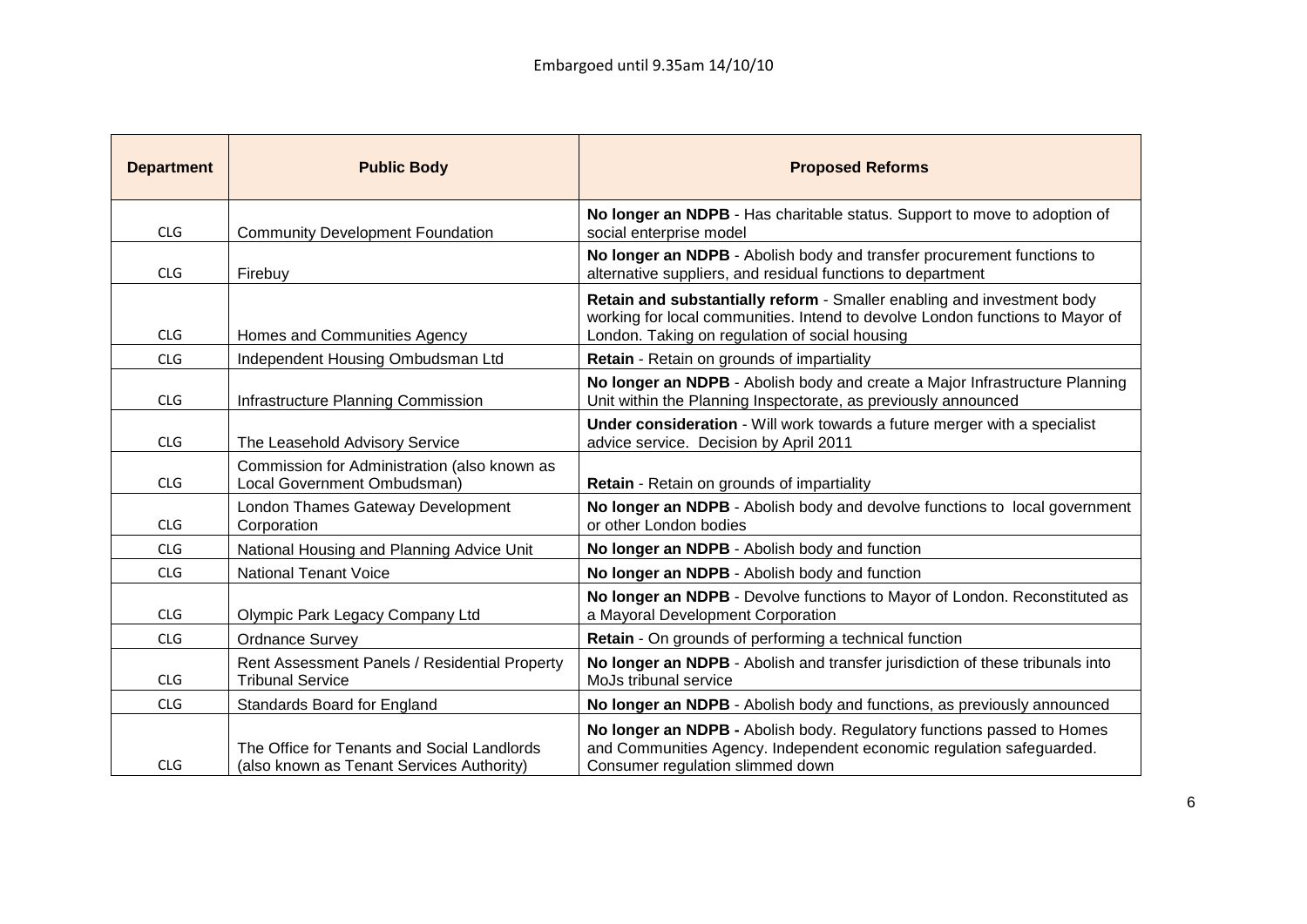| <b>Department</b>                                       | <b>Public Body</b>                                     | <b>Proposed Reforms</b>                                                                                                          |
|---------------------------------------------------------|--------------------------------------------------------|----------------------------------------------------------------------------------------------------------------------------------|
| <b>CLG</b>                                              | <b>Thurrock Development Corporation</b>                | No longer an NDPB - Abolish body and devolve functions to local government                                                       |
| <b>CLG</b>                                              | Valuation Tribunal for England                         | No longer an NDPB - Abolish and transfer jurisdiction of this tribunal into MoJs<br>tribunal service                             |
| <b>CLG</b>                                              | <b>Valuation Tribunal Service</b>                      | No longer an NDPB - Abolish and transfer functions of this body into MoJs<br>tribunal service                                    |
| <b>CLG</b>                                              | West Northamptonshire Development<br>Corporation       | No longer an NDPB - Abolish body and devolve functions to local government<br>(local authority led delivery body)                |
| Department for<br>Culture, Media<br>and Sport<br>(DCMS) | Advisory Committee on Historic Wreck Sites             | No Longer an NDPB - Abolish body and transfer functions in relation to<br>England to English Heritage, as previously announced   |
| <b>DCMS</b>                                             | Advisory Committee on National Historic Ships          | No Longer an NDPB - Declassify and transfer functions, as previously<br>announced                                                |
| <b>DCMS</b>                                             | Advisory Committee on the Government Art<br>Collection | No Longer an NDPB - Declassify and reconstitute as a committee of experts.                                                       |
| <b>DCMS</b>                                             | <b>Advisory Council on Libraries</b>                   | No Longer an NDPB - Abolish body and functions, as previously announced                                                          |
| <b>DCMS</b>                                             | <b>Arts Council England</b>                            | <b>Retain</b> - Retain on grounds of performing a function which requires impartiality                                           |
| <b>DCMS</b>                                             | <b>BBC</b>                                             | Retain - Retain on grounds of performing a technical function which should<br>remain independent from Government                 |
| <b>DCMS</b>                                             | <b>Big Lottery Fund</b>                                | Retain - Retain on grounds of performing a function which requires impartiality.<br>Move policy responsibility to Cabinet Office |
| <b>DCMS</b>                                             | <b>British Library</b>                                 | Retain - Retain on grounds of performing a technical function which should<br>remain independent from Government                 |
| <b>DCMS</b>                                             | Channel 4                                              | Retain - Retain on grounds of performing a technical function which should<br>remain independent from Government                 |
| <b>DCMS</b>                                             | <b>Churches Conservation Trust</b>                     | Retain - Retain on grounds of performing a technical function which should<br>remain independent from Government                 |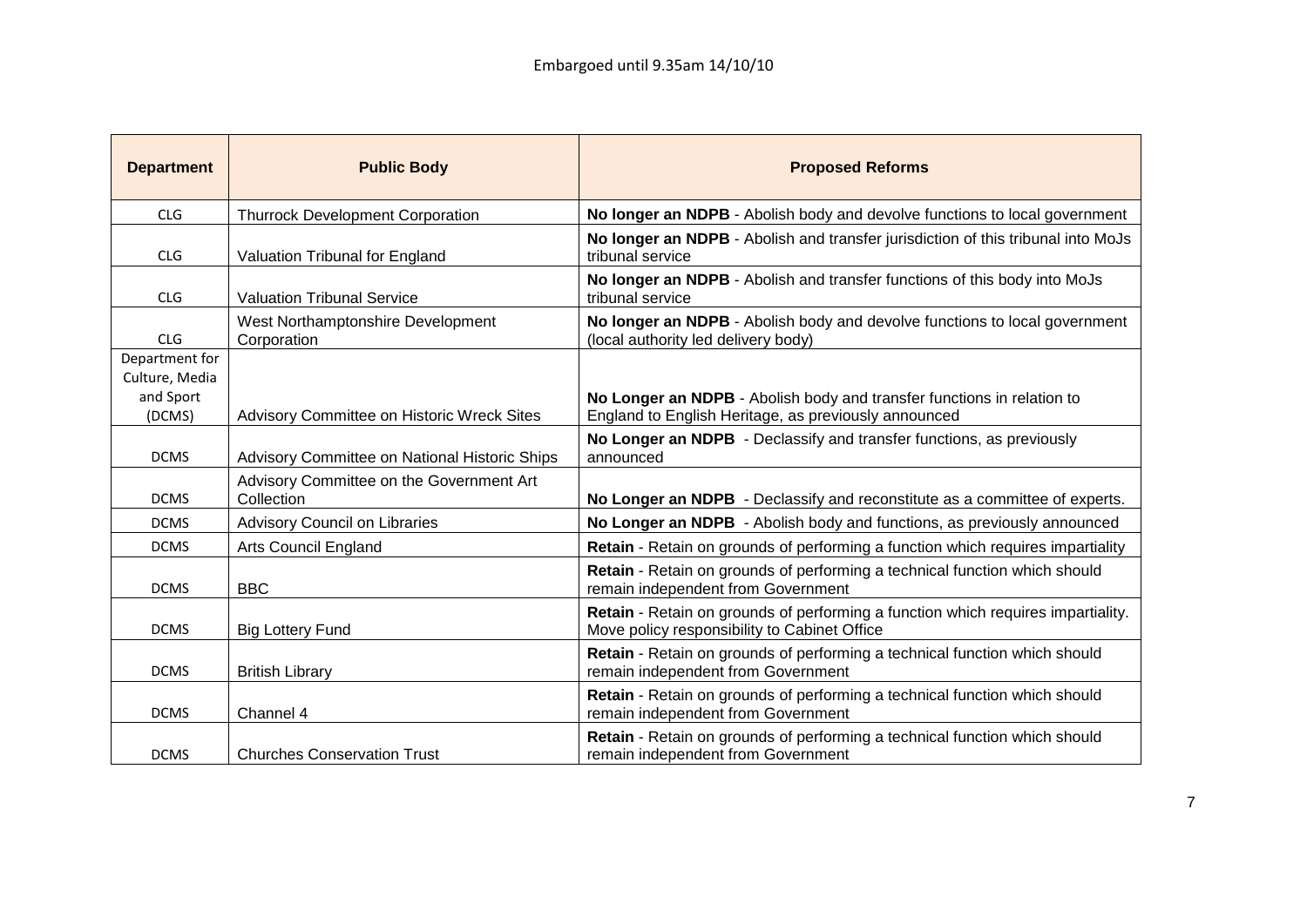| <b>Department</b> | <b>Public Body</b>                                                                                                                                                                                                                                                                                                                                                                                                                            | <b>Proposed Reforms</b>                                                                                                                                                                           |
|-------------------|-----------------------------------------------------------------------------------------------------------------------------------------------------------------------------------------------------------------------------------------------------------------------------------------------------------------------------------------------------------------------------------------------------------------------------------------------|---------------------------------------------------------------------------------------------------------------------------------------------------------------------------------------------------|
| <b>DCMS</b>       | Commission for Architecture and the Built<br>Environment                                                                                                                                                                                                                                                                                                                                                                                      | <b>Under Consideration - Still considering the options for reform</b>                                                                                                                             |
| <b>DCMS</b>       | English Heritage                                                                                                                                                                                                                                                                                                                                                                                                                              | Retain - Retain on grounds of performing a technical function which should<br>remain independent from Government                                                                                  |
| <b>DCMS</b>       | <b>Football Licensing Authority</b>                                                                                                                                                                                                                                                                                                                                                                                                           | No longer an NDPB - Abolish the current NDPB and transfer expertise and<br>functions to another body                                                                                              |
| <b>DCMS</b>       | <b>Gambling Commission</b>                                                                                                                                                                                                                                                                                                                                                                                                                    | Merge - Merge with National Lottery Commission, as previously announced                                                                                                                           |
| <b>DCMS</b>       | <b>Historic Royal Palaces</b>                                                                                                                                                                                                                                                                                                                                                                                                                 | Retain - Retain on grounds of performing a technical function which should<br>remain independent from Government                                                                                  |
| <b>DCMS</b>       | Horserace Betting Levy Appeal Tribunal                                                                                                                                                                                                                                                                                                                                                                                                        | Retain - Retain on grounds of performing a technical function which should<br>remain independent from Government                                                                                  |
| <b>DCMS</b>       | Horserace Betting Levy Board                                                                                                                                                                                                                                                                                                                                                                                                                  | Retain - Retain on grounds of performing a technical function which should<br>remain independent from Government. Modify functions to remove Secretary of<br>State's role in determining the levy |
| <b>DCMS</b>       | <b>Horserace Totalisator Board</b>                                                                                                                                                                                                                                                                                                                                                                                                            | No longer an NDPB - Abolish body and sell                                                                                                                                                         |
| <b>DCMS</b>       | Legal Deposit Advisory Panel                                                                                                                                                                                                                                                                                                                                                                                                                  | No longer an NDPB - Abolish body and functions, as previously announced                                                                                                                           |
| <b>DCMS</b>       | Museums and Galleries (British Museum,<br>Horniman Museum, Geffrye Museum, Imperial<br>War Museum, Museum of Science and Industry<br>Manchester, National Gallery, National Maritime<br>Museum, National Museum of Science and<br>Industry, National Museums Liverpool, National<br>Portrait Gallery, Natural History Museum, Royal<br>Armouries, Sir John Sloane's Museum, Tate<br>Gallery, Victoria & Albert Museum, Wallace<br>Collection) | Retain - Retain on grounds of performing a technical function which should<br>remain independent from Government                                                                                  |
| <b>DCMS</b>       | Museums, Libraries and Archives Council                                                                                                                                                                                                                                                                                                                                                                                                       | No longer an NDPB - Abolish body and transfer functions, as previously<br>announced                                                                                                               |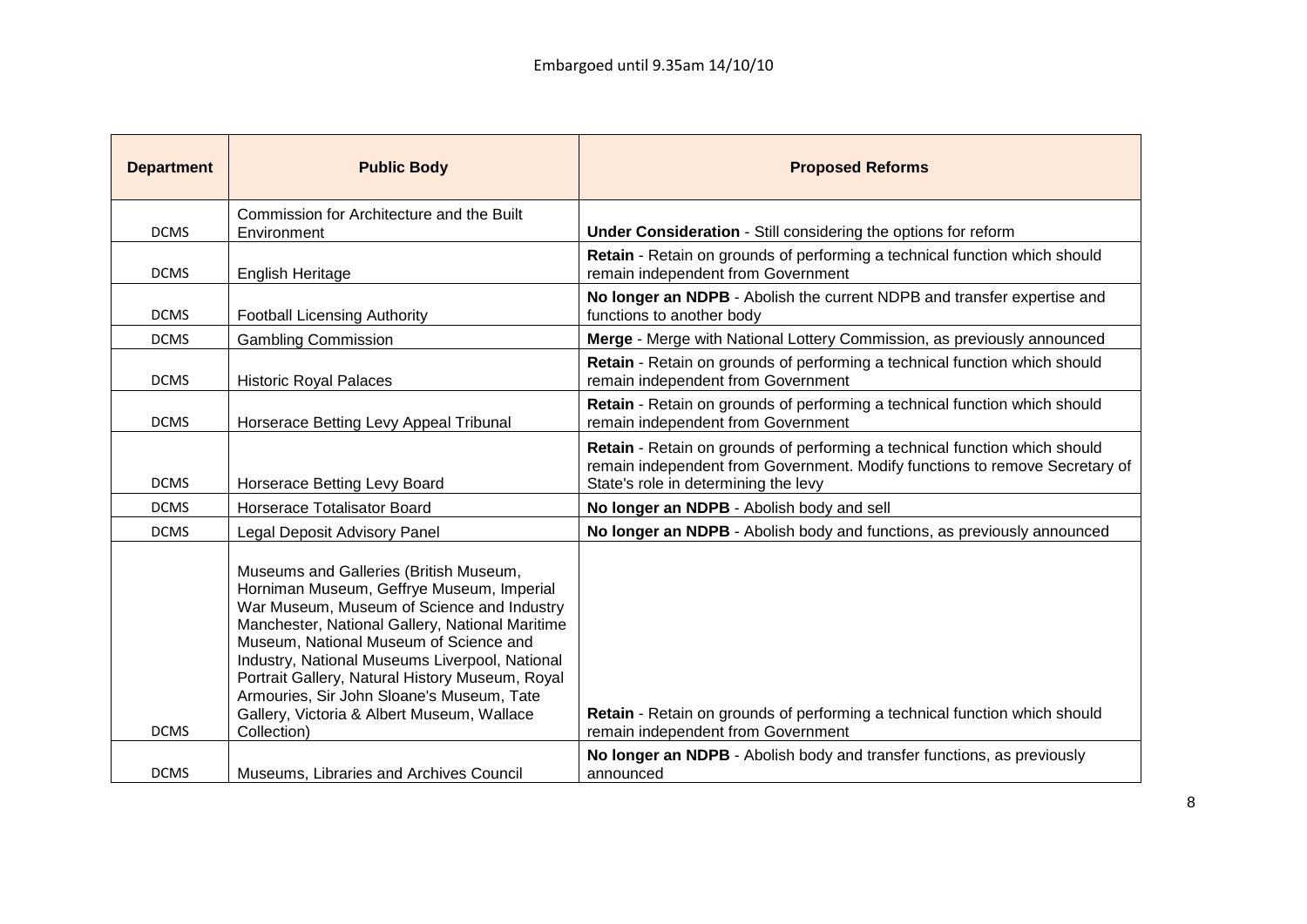| <b>Department</b> | <b>Public Body</b>                                              | <b>Proposed Reforms</b>                                                                                                                                                                                    |
|-------------------|-----------------------------------------------------------------|------------------------------------------------------------------------------------------------------------------------------------------------------------------------------------------------------------|
| <b>DCMS</b>       | National Heritage Memorial Fund/Heritage<br><b>Lottery Fund</b> | Retain - Retain on grounds of performing a technical function which should<br>remain independent from Government                                                                                           |
| <b>DCMS</b>       | <b>National Lottery Commission</b>                              | Merge - Merge with Gambling Commission, as previously announced                                                                                                                                            |
| <b>DCMS</b>       | <b>Olympic Delivery Authority</b>                               | Retain - Retain on grounds of performing a technical function which should<br>remain independent from Government. To be wound up as planned by March<br>2014, as previously announced                      |
| <b>DCMS</b>       | <b>Olympic Lottery Distributor</b>                              | Retain - Retain on grounds of performing a function which requires impartiality.<br>To be wound up as planned by March 2013, as previously announced                                                       |
| <b>DCMS</b>       | <b>Public Lending Right</b>                                     | No longer an NDPB - Abolish the current NDPB and transfer functions                                                                                                                                        |
| <b>DCMS</b>       | Reviewing Committee on the Export of Works of<br>Art            | Retain - Retain on grounds of performing a technical function which should<br>remain independent from Government                                                                                           |
| <b>DCMS</b>       | S <sub>4</sub> C                                                | Retain - Retain on grounds of performing a technical function which should<br>remain independent from Government. Amend current RPI/funding link                                                           |
| <b>DCMS</b>       | Sport England                                                   | Merge - Merge with UK Sport, as previously announced                                                                                                                                                       |
| <b>DCMS</b>       | The Theatres Trust                                              | No longer an NDPB - Continue as a charity, as previously announced                                                                                                                                         |
| <b>DCMS</b>       | <b>Treasure Valuation Committee</b>                             | Retain - Retain on grounds of performing a technical function which should<br>remain independent from Government                                                                                           |
| <b>DCMS</b>       | <b>UK Anti Doping</b>                                           | Retain - Retain on grounds of performing a technical function which requires<br>impartiality                                                                                                               |
| <b>DCMS</b>       | <b>UK Film Council</b>                                          | No longer an NDPB - Abolish body and transfer functions, as previously<br>announced                                                                                                                        |
| <b>DCMS</b>       | <b>UK Sport</b>                                                 | Merge - Merge with Sport England, as previously announced                                                                                                                                                  |
| <b>DCMS</b>       | Visit Britain                                                   | Retain - Retain on grounds of performing a technical function which should<br>remain independent from Government                                                                                           |
| <b>DCMS</b>       | Visit England                                                   | Retain - Retain on grounds of performing a technical function which should<br>remain independent from Government. Modify constitution to increase<br>representation of destinations on Visit England Board |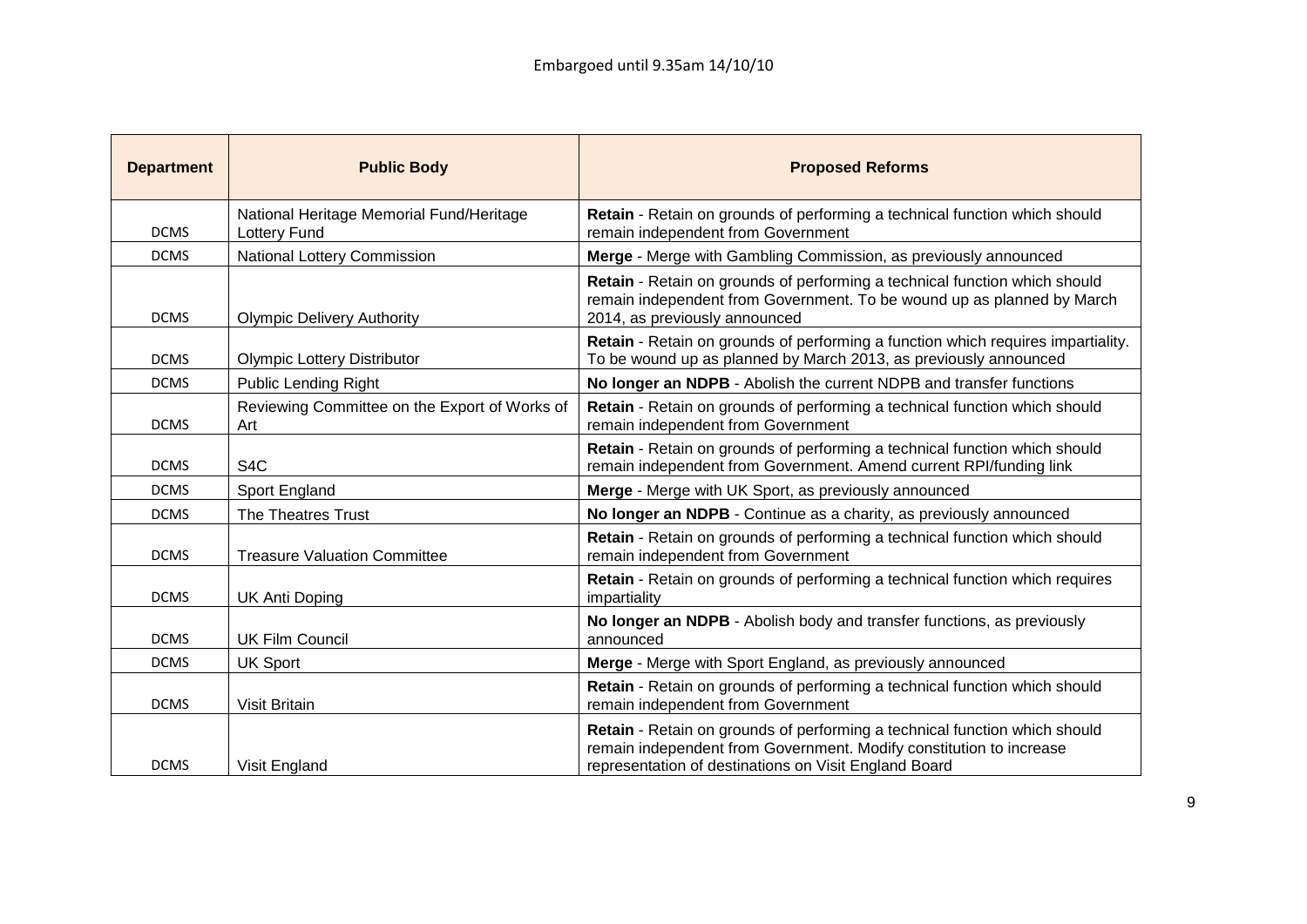| <b>Department</b>                                       | <b>Public Body</b>                                                             | <b>Proposed Reforms</b>                                                                                                                                                                           |
|---------------------------------------------------------|--------------------------------------------------------------------------------|---------------------------------------------------------------------------------------------------------------------------------------------------------------------------------------------------|
| Department of<br>Energy and<br>Climate Change<br>(DECC) | Advisory Committee on Carbon Abatement<br>Technologies                         | No longer an NDPB - This body was abolished (body and function) in July<br>2010                                                                                                                   |
| <b>DECC</b>                                             | <b>Civil Nuclear Police Authority</b>                                          | Retain - Retain on grounds of impartiality                                                                                                                                                        |
| <b>DECC</b>                                             | <b>Coal Authority</b>                                                          | Retain - A decision has been made to retain this body because it needs to act<br>independently. This body is under longer term review by DECC as announced<br>in the 2010 Annual Energy Statement |
| <b>DECC</b>                                             | Committee on Climate Change                                                    | <b>Retain</b> - Retain on the grounds of the need to act independently                                                                                                                            |
| <b>DECC</b>                                             | Committee on Radioactive Waste Management                                      | Retain - Retain on the grounds of the need to act independently                                                                                                                                   |
| <b>DECC</b>                                             | <b>Fuel Poverty Advisory Group</b>                                             | Retain - Retain on the grounds of the need to act independently                                                                                                                                   |
| <b>DECC</b>                                             | <b>Nuclear Decommissioning Authority</b>                                       | Retain - Retain on the grounds of performing a technical function                                                                                                                                 |
| <b>DECC</b>                                             | <b>Nuclear Liabilities Fund</b>                                                | Retain - Retain on the grounds of performing a technical function                                                                                                                                 |
| <b>DECC</b>                                             | Nuclear Liability Financing Assurance Board                                    | <b>Retain</b> - Retain on the grounds of performing a technical function                                                                                                                          |
| <b>DECC</b>                                             | Ofgem                                                                          | Retain - Retain on the grounds of impartiality. This body is under review by<br>DECC as announced in the 2010 Annual Energy Statement                                                             |
| <b>DECC</b>                                             | Renewables Advisory Board                                                      | No longer an NDPB - Abolish body and function                                                                                                                                                     |
| <b>DECC</b>                                             | UK Chemical Weapons Convention National<br><b>Authority Advisory Committee</b> | No longer an NDPB - Abolish body and function. Options for retaining<br>stakeholder input in this area are being considered                                                                       |
| Department for<br>Environment.<br>Food and Rural        |                                                                                |                                                                                                                                                                                                   |
| Affairs (Defra)                                         | Advisory Committee on Hazardous Substances                                     | No longer an NDPB - Reconstitute as a committee of experts                                                                                                                                        |
| Defra                                                   | Advisory Committee on Organic Standards                                        | No longer an NDPB - Abolish body and functions                                                                                                                                                    |
| Defra                                                   | Advisory Committee on Packaging                                                | No longer an NDPB - Reconstitute as a committee of experts                                                                                                                                        |
| Defra                                                   | <b>Advisory Committee on Pesticides</b>                                        | No longer an NDPB - Reconstitute as a committee of experts                                                                                                                                        |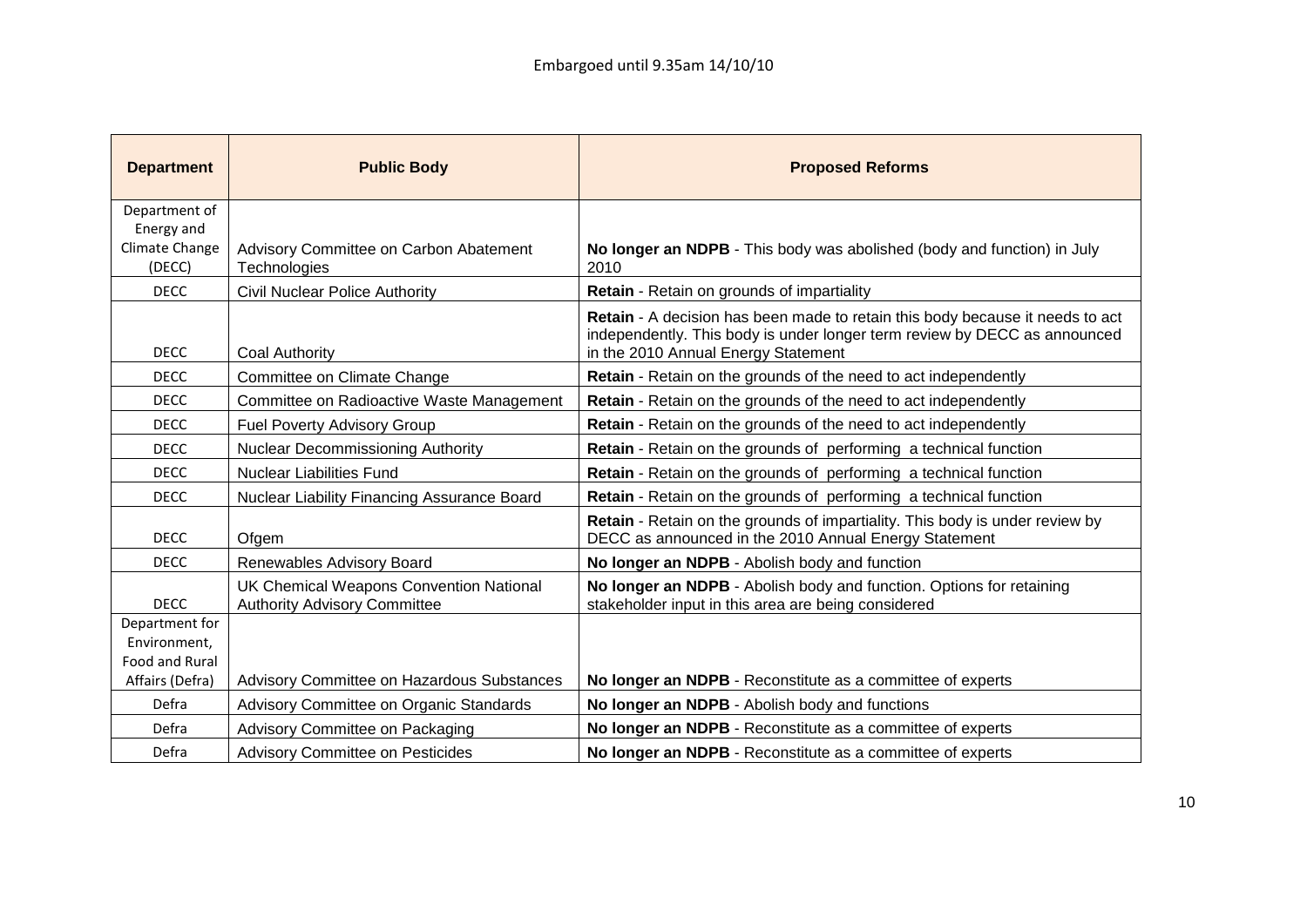| <b>Department</b> | <b>Public Body</b>                                                        | <b>Proposed Reforms</b>                                                                                                                                                        |
|-------------------|---------------------------------------------------------------------------|--------------------------------------------------------------------------------------------------------------------------------------------------------------------------------|
| Defra             | Advisory Committee on Releases to the<br>Environment                      | Retain - Retain on grounds of performing a technical function which should<br>remain independent of Government                                                                 |
| Defra             | Agriculture and Horticulture Development Board                            | Under consideration - Initiate debate with industry about future of body,<br>including non-public sector options                                                               |
| Defra             | <b>Agricultural Dwelling House Advisory</b><br>Committees (x16)           | No longer an NDPB - Abolish bodies and functions, as previously announced                                                                                                      |
| Defra             | <b>Agricultural Land Tribunal</b>                                         | Under consideration - Currently considering, by the end of 2010, scope to<br>transfer jurisdiction of this tribunal into MoJ's tribunal service                                |
| Defra             | Agricultural Wages Board for England and<br>Wales                         | No longer an NDPB - Abolish and bring agricultural workers under national<br>minimum wages legislation, as previously announced                                                |
| Defra             | Agricultural Wages Committees (x15)                                       | No longer an NDPB - Abolish bodies and functions, as previously announced                                                                                                      |
| Defra             | Air Quality Expert Group                                                  | No longer an NDPB - Reconstitute as a committee of experts                                                                                                                     |
| Defra             | Animal Health and Welfare Strategy England<br><b>Implementation Group</b> | No longer an NDPB - Abolish body and functions                                                                                                                                 |
| Defra             | <b>British Waterways</b>                                                  | No longer a Public Corporation - Abolish as a public corporation in England<br>and Wales and create a new waterways charity - similar to a National Trust for<br>the waterways |
| Defra             | <b>British Wool Marketing Board</b>                                       | Retain - Retain on grounds of performing a technical function which should<br>remain independent of Government                                                                 |
| Defra             | <b>Broads Authority</b>                                                   | Retain - Retain on grounds of performing a technical function which should<br>remain independent of Government; but review governance and increase<br>accountability           |
| Defra             | <b>Commission for Rural Communities</b>                                   | No longer an NDPB - Abolish and reinforce Government's capacity to reflect<br>rural interests in policies and programmes, as previously announced                              |
| Defra             | Committee on Agricultural Valuation                                       | No longer an NDPB - Abolish body and functions, as previously announced                                                                                                        |
| Defra             | <b>Commons Commissioners</b>                                              | No longer an NDPB - Abolish body and functions, as previously announced                                                                                                        |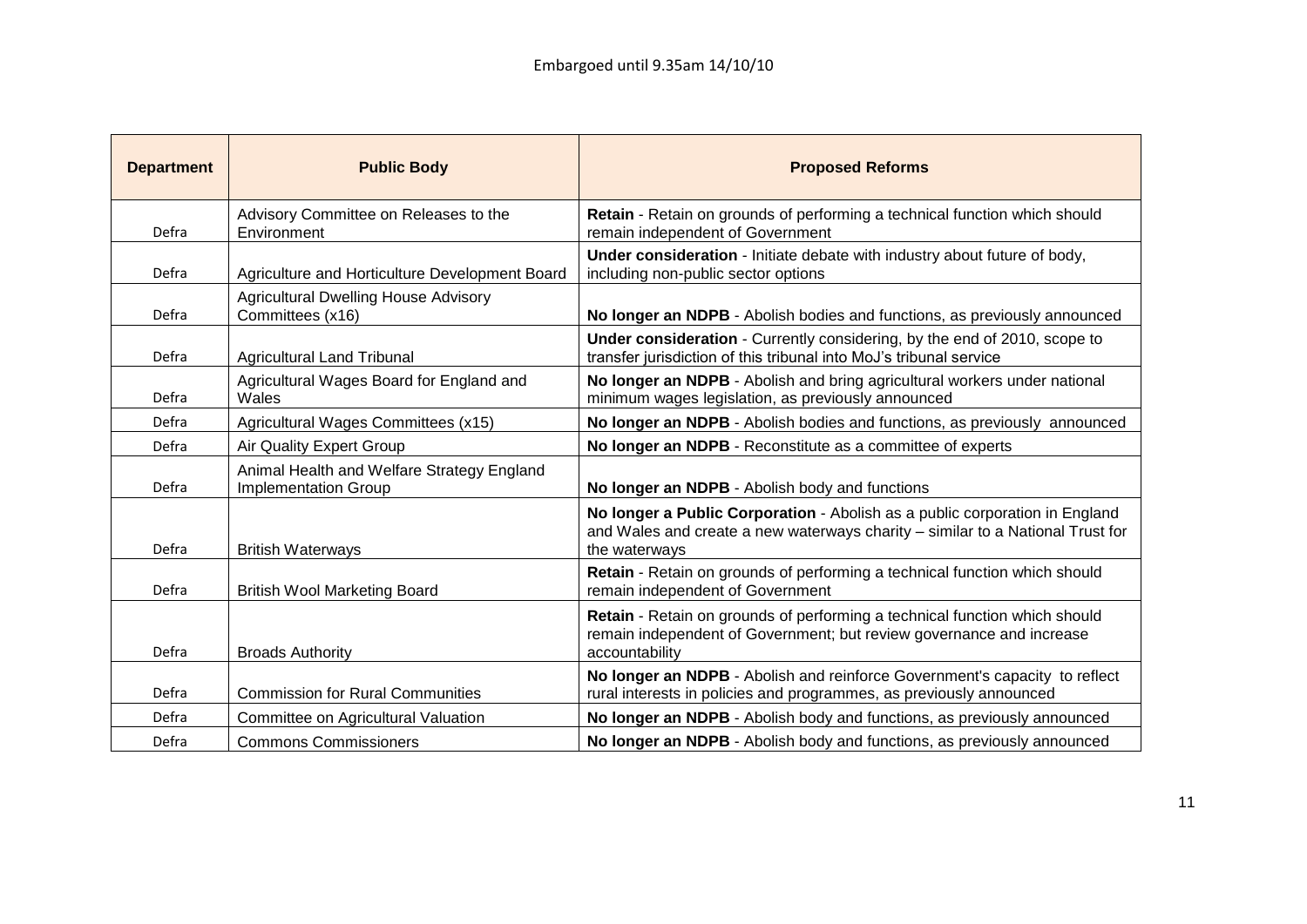| <b>Department</b> | <b>Public Body</b>                           | <b>Proposed Reforms</b>                                                                                                                                                                                                                                                                                                              |
|-------------------|----------------------------------------------|--------------------------------------------------------------------------------------------------------------------------------------------------------------------------------------------------------------------------------------------------------------------------------------------------------------------------------------|
| Defra             | <b>Consumer Council for Water</b>            | Under consideration - Decision to be taken as part of OFWAT review<br>launched on 26 August. Outcome of the review will be set out in the Water<br>White Paper, due for publication in June 2011                                                                                                                                     |
| Defra             | <b>Covent Garden Market Authority</b>        | Retain - Retain on grounds of performing a technical function which should<br>remain independent of Government                                                                                                                                                                                                                       |
| Defra             | Darwin Advisory Committee                    | No longer an NDPB - Reconstitute as a committee of experts                                                                                                                                                                                                                                                                           |
| Defra             | <b>Environment Agency</b>                    | Retain and substantially reform - Reform through structural, process and<br>cultural change to become a more efficient and customer focused organisation;<br>and clarify accountabilities. Further announcements after the spending review.<br>The Environment Agency in Wales may move to form part of a WAG<br>Environmental Body. |
| Defra             | <b>Expert Panel on Air Quality Standards</b> | No longer an NDPB - Abolish body and functions                                                                                                                                                                                                                                                                                       |
| Defra             | <b>Farm Animal Welfare Council</b>           | No longer an NDPB - Reconstitute as a committee of experts                                                                                                                                                                                                                                                                           |
| Defra             | Food from Britain                            | No longer an NDPB - Abolish body and functions                                                                                                                                                                                                                                                                                       |
| Defra             | <b>Forestry Commission</b>                   | Retain and substantially reform - Details of reform will be set out by Defra<br>later in the autumn as part of the Government's strategic approach to forestry<br>in England. The Forestry Commission in Wales may move to form part of a<br>WAG Environmental Body.                                                                 |
| Defra             | <b>Gangmasters Licensing Authority</b>       | Retain - Retain on grounds of impartiality                                                                                                                                                                                                                                                                                           |
| Defra             | Independent Agricultural Appeals Panel       | Retain - Retain on grounds of impartiality                                                                                                                                                                                                                                                                                           |
| Defra             | <b>Inland Waterways Advisory Council</b>     | No longer an NDPB - Abolish body and functions, as previously announced                                                                                                                                                                                                                                                              |
| Defra             | Internal Drainage Boards (x 160)             | Retain and substantially reform - Improve efficiency and accountability,<br>amend functions, and increase the involvement of local communities                                                                                                                                                                                       |
| Defra             | <b>Joint Nature Conservation Committee</b>   | Retain - Retain on grounds of impartiality                                                                                                                                                                                                                                                                                           |
| Defra             | Marine Management Organisation               | Retain - Retain on grounds of performing a technical function which should<br>remain independent of government                                                                                                                                                                                                                       |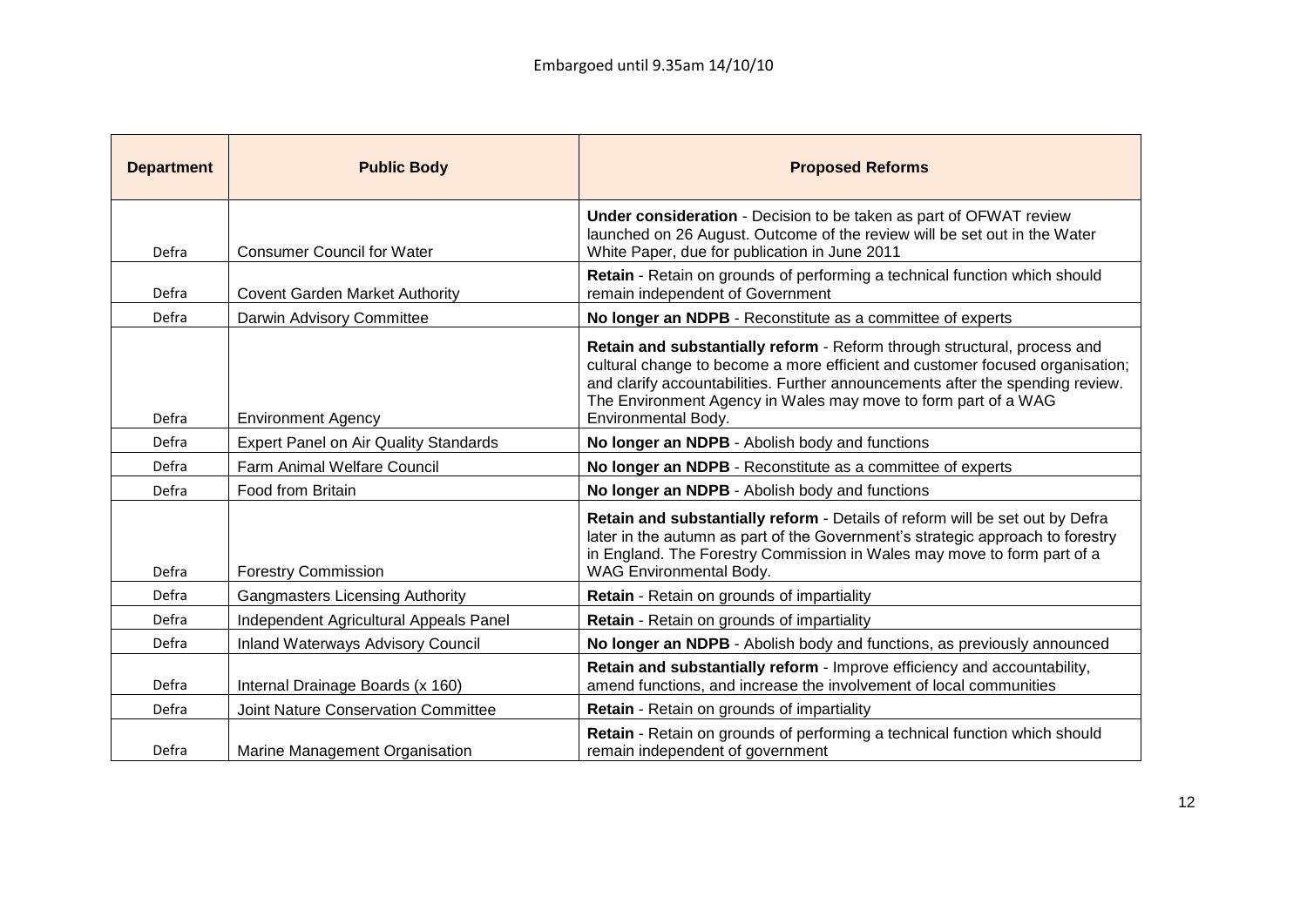| <b>Department</b> | <b>Public Body</b>                                                     | <b>Proposed Reforms</b>                                                                                                                                                                                                                    |
|-------------------|------------------------------------------------------------------------|--------------------------------------------------------------------------------------------------------------------------------------------------------------------------------------------------------------------------------------------|
| Defra             | <b>National Forest Company</b>                                         | Retain - Retain on grounds of performing a technical function which should<br>remain independent of government                                                                                                                             |
| Defra             | National Parks Authorities (x9)                                        | Retain - Retain on grounds of performing a technical function which should<br>remain independent of government; but review governance and increase<br>accountability                                                                       |
| Defra             | National Standing Committee on Farm Animal<br><b>Genetic Resources</b> | No longer an NDPB - Reconstitute as a committee of experts                                                                                                                                                                                 |
| Defra             | Natural England                                                        | Retain and substantially reform - Reform through structural, process and<br>cultural change to become a more efficient and customer focused organisation;<br>and clarify accountabilities. Further announcements after the spending review |
| Defra             | <b>OFWAT</b>                                                           | Retain - Review launched 26 August to ensure it is fit for future challenges.<br>The outcome of the review will be set out in the Water White Paper, due for<br>publication in June 2011                                                   |
| Defra             | Pesticide Residues Committee                                           | No longer an NDPB - Reconstitute as a committee of experts                                                                                                                                                                                 |
| Defra             | <b>Plant Varieties and Seeds Tribunal</b>                              | Under consideration - Currently considering, by the end of 2010, scope to<br>transfer jurisdiction of this tribunal into MoJ's tribunal service                                                                                            |
| Defra             | Royal Botanic Gardens Kew                                              | Retain - Retain on grounds of performing a technical function which should<br>remain independent of Government                                                                                                                             |
| Defra             | Royal Commission on Environmental Pollution                            | No longer an NDPB - Abolish body and functions as previously announced                                                                                                                                                                     |
| Defra             | <b>Science Advisory Council</b>                                        | Retain - Retain on grounds of independence, and broaden remit to strengthen<br>co-ordination of all Defra science advice                                                                                                                   |
| Defra             | Sea Fish Industry Authority                                            | Retain - Retain on grounds of performing a technical function which should<br>remain independent of Government                                                                                                                             |
| Defra             | Sea Fish Licence Tribunal                                              | Under consideration - Currently considering, by the end of 2010, scope to<br>transfer jurisdiction of this tribunal into MoJ's tribunal service                                                                                            |
| Defra             | Spongiform Encephalopathy Advisory<br>Committee                        | No longer an NDPB - Abolish body and transfer functions to Department of<br>Health                                                                                                                                                         |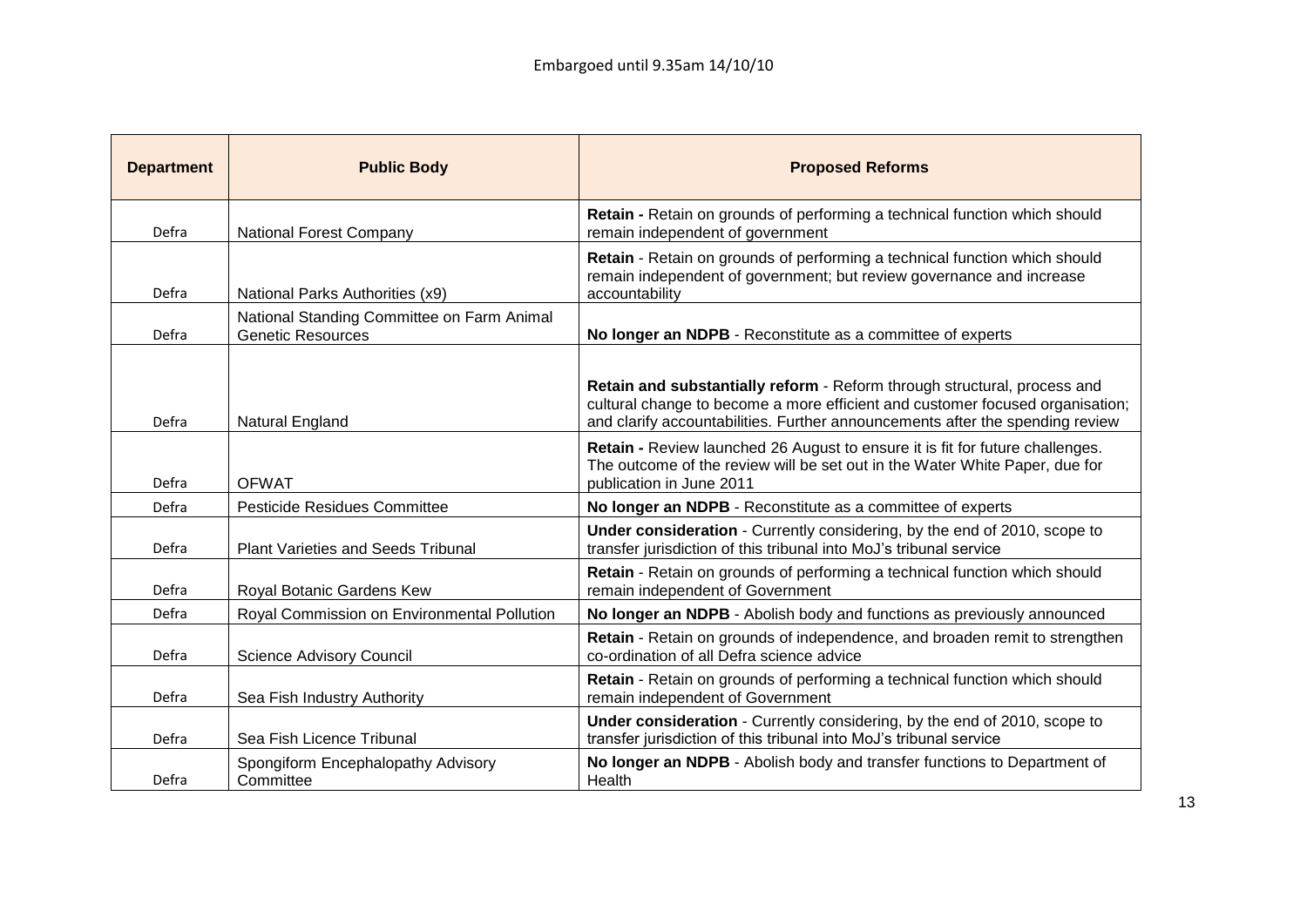| <b>Department</b>                        | <b>Public Body</b>                                                           | <b>Proposed Reforms</b>                                                                                                                                                                 |
|------------------------------------------|------------------------------------------------------------------------------|-----------------------------------------------------------------------------------------------------------------------------------------------------------------------------------------|
| Defra                                    | Sustainable Development Commission                                           | Under consideration - Future of body currently being considered in light of<br>Defra's decision to withdraw funding at end of 2010/11; as previously<br>announced                       |
| Defra                                    | <b>Veterinary Products Committee</b>                                         | Retain - Retain on grounds of performing a technical function which should<br>remain independent of Government                                                                          |
| Defra                                    | <b>Veterinary Residues Committee</b>                                         | No longer an NDPB - Reconstitute as a committee of experts                                                                                                                              |
| Defra                                    | Zoos Forum                                                                   | No longer an NDPB - Reconstitute as a committee of experts                                                                                                                              |
| Department for<br><b>Education (DfE)</b> | <b>British Educational Communications and</b><br><b>Technology Agency</b>    | No longer an NDPB - Abolish body and transfer some functions to the<br>Department for Education, as previously announced                                                                |
| <b>DfE</b>                               | Children and Family Court Advisory and<br><b>Support Service</b>             | <b>Under Consideration</b> - Being considered by the Family Justice Review Panel<br>as part of a full review of the family justice system, reporting in 2011                            |
| <b>DfE</b>                               | <b>Children's Workforce Development Council</b>                              | <b>Under Consideration</b> - Options being considered with an announcement<br>being made before the end of 2010                                                                         |
| <b>DfE</b>                               | General Teaching Council for England                                         | No longer an NDPB - Abolish body as part of the Government's wider plans to<br>streamline and improve arrangements for tackling underperforming teachers,<br>as previously announced    |
| <b>DfE</b>                               | Independent Advisory Group on Teenage<br>Pregnancy                           | No longer an NDPB - Abolish once the existing remit for the group comes to<br>an end in December 2010. Arrangements to be made for access to expert<br>advice to Government as required |
| <b>DfE</b>                               | National College for Leadership of Schools and<br><b>Children's Services</b> | <b>Under Consideration</b> - Options being considered with an announcement<br>being made before the end of 2010                                                                         |
| <b>DfE</b>                               | Ofqual                                                                       | Retain - Retain on grounds of performing a technical function which requires<br>impartiality. Introduce legislation to strengthen governance arrangements                               |
| <b>DfE</b>                               | Ofsted                                                                       | Retain - Retain on grounds of performing a technical function which requires<br>impartiality. Reform inspection functions to increase proportionality and reduce<br>burdens             |
| <b>DfE</b>                               | <b>Partnerships for Schools</b>                                              | <b>Under Consideration</b> - Subject to the overarching review of Department for<br>Education's capital expenditure, to be completed in December 2010                                   |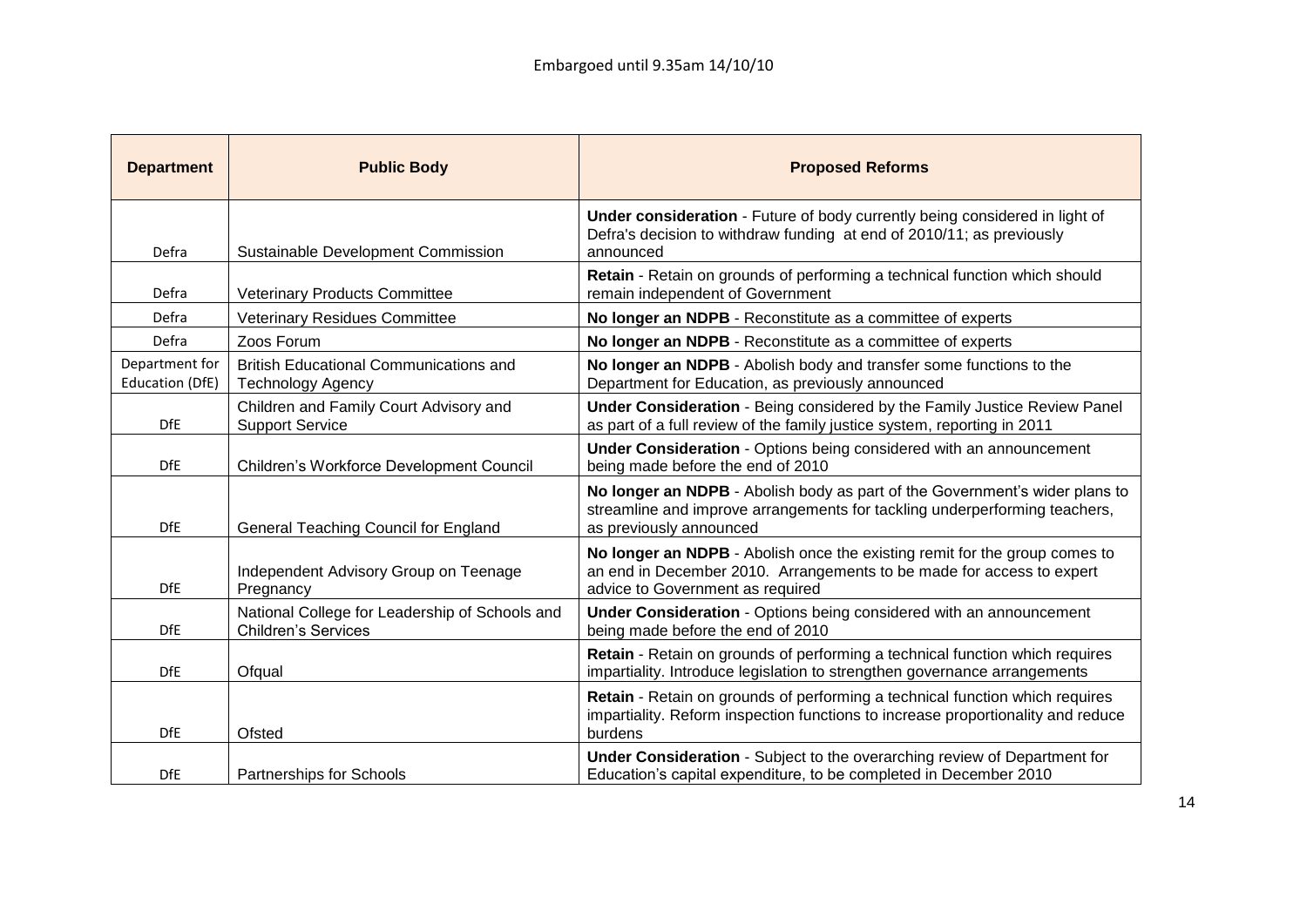| <b>Department</b>                                        | <b>Public Body</b>                                                                        | <b>Proposed Reforms</b>                                                                                                                                                                  |
|----------------------------------------------------------|-------------------------------------------------------------------------------------------|------------------------------------------------------------------------------------------------------------------------------------------------------------------------------------------|
| <b>DfE</b>                                               | Qualifications and Curriculum Development<br>Agency                                       | No longer an NDPB - Abolish body and transfer some functions (including key<br>activities such as National Curriculum Tests) to the Department for Education,<br>as previously announced |
| <b>DfE</b>                                               | <b>School Food Trust</b>                                                                  | No longer an NDPB - Abolish NDPB status, but continue as a charity with the<br>potential to become a community interest company                                                          |
| <b>DfE</b>                                               | <b>School Support Staff Negotiating Body</b>                                              | Under Consideration - Subject to further discussions with employer and union<br>representatives                                                                                          |
| <b>DfE</b>                                               | School Teachers' Review Body                                                              | Retain - Retain on grounds of performing a function which requires political<br>impartiality                                                                                             |
| <b>DfE</b>                                               | <b>Teachers TV Board of Governors</b>                                                     | No longer an NDPB - Abolish body and functions                                                                                                                                           |
| <b>DfE</b>                                               | The Office of the Children's Commissioner                                                 | Under Consideration - Subject to a formal review to be finalised by the end of<br>November 2010                                                                                          |
| <b>DfE</b>                                               | Training and Development Agency for Schools                                               | Under Consideration - Options being considered with an announcement<br>being made before the end of 2010                                                                                 |
| <b>DfE</b>                                               | Young People's Learning Agency                                                            | <b>Under Consideration - Subject to education structural reforms</b>                                                                                                                     |
| Department for<br>International<br>Development<br>(DfID) | Commonwealth Development Corporation                                                      | Retain - Retain on grounds of performing a technical function which should<br>remain independent of Government                                                                           |
| <b>DfID</b>                                              | Commonwealth Scholarship Commission in the<br><b>UK</b>                                   | Retain - Retain on grounds of impartiality                                                                                                                                               |
| Department of<br>Health (DH)                             | Administration of Radioactive Substances<br><b>Advisory Committee</b>                     | Retain - Retain on grounds of impartiality                                                                                                                                               |
| DH                                                       | Advisory Board on the Registration of<br>Homeopathic Products                             | No longer an NDPB - Reconstitute as a Medicines and Healthcare Products<br>Regulatory Agency (MHRA) committee of experts                                                                 |
| DH                                                       | Advisory Committee on Antimicrobial<br>Resistance and Healthcare Associated<br>Infections | No longer an NDPB - Reconstitute as a Department of Health / Public Health<br>Service committee of experts                                                                               |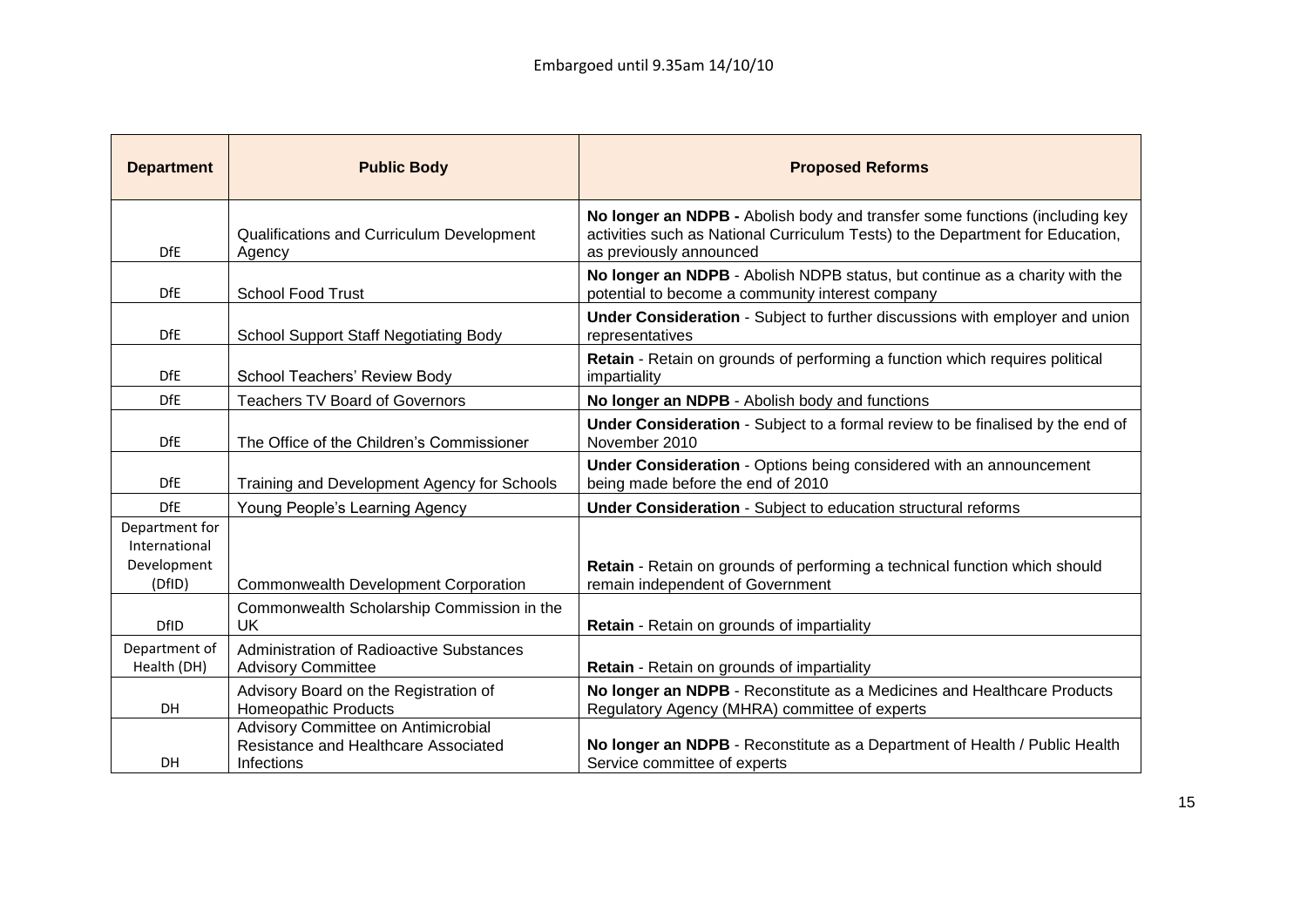| <b>Department</b> | <b>Public Body</b>                                                                        | <b>Proposed Reforms</b>                                                                                                             |
|-------------------|-------------------------------------------------------------------------------------------|-------------------------------------------------------------------------------------------------------------------------------------|
| DH                | Advisory Committee on Borderline Substances                                               | No longer an NDPB - Abolish and reconstitute as a Department of Health /<br>Public Health Service committee of experts              |
| DH                | Advisory Committee on Clinical Excellence<br>Awards                                       | Retain - Retain on the grounds of impartiality                                                                                      |
| DH                | Advisory Committee on Dangerous Pathogens                                                 | No longer an NDPB - Reconstitute as a Department of Health / Public Health<br>Service committee of experts                          |
| DH                | Advisory Committee on the Safety of Blood,<br><b>Tissues and Organs</b>                   | No longer an NDPB - Reconstitute as a Department of Health / Public Health<br>Service committee of experts                          |
| DH                | Advisory Group on Hepatitis                                                               | No longer an NDPB - Reconstitute as a Department of Health / Public Health<br>Service committee of experts                          |
| DH                | Alcohol Education and Research Council                                                    | No longer an NDPB - Abolish as an NDPB and remain as a charity, as<br>previously announced                                          |
| DH                | Appointments Commission                                                                   | No longer an NDPB - Abolish - accountability for remaining public<br>appointments will rest with Ministers, as previously announced |
| DH                | <b>British Pharmacopoeia Commission</b>                                                   | Retain - Retain on the grounds of impartiality                                                                                      |
| DH                | <b>Care Quality Commission</b>                                                            | Retain - Retain on the grounds of impartiality                                                                                      |
| <b>DH</b>         | <b>Commission on Human Medicines</b>                                                      | <b>Retain</b> - Retain on the grounds of impartiality                                                                               |
| DH                | Committee on Carcogenicity of Chemicals in<br>Food, Consumer Products and the Environment | No longer an NDPB - Reconstitute as a Department of Health / Public Health<br>Service committee of experts                          |
| DH                | Committee on Medical Effects of Air Pollutants                                            | No longer an NDPB - Reconstitute as a Department of Health / Public Health<br>Service committee of experts                          |
| DH                | Committee on Medical Aspects of Radiation in<br>the Environment                           | No longer an NDPB - Reconstitute as a Department of Health / Public Health<br>Service committee of experts                          |
| DH                | Committee on Mutagenicity of Chemicals in<br>Food, Consumer Products and the Environment  | No longer an NDPB - Reconstitute as a Department of Health / Public Health<br>Service committee of experts                          |
| DH                | Committee on the Safety of Devices                                                        | No longer an NDPB - Reconstitute as a Medicines and Healthcare Products<br>Regulatory Agency (MHRA) committee of experts            |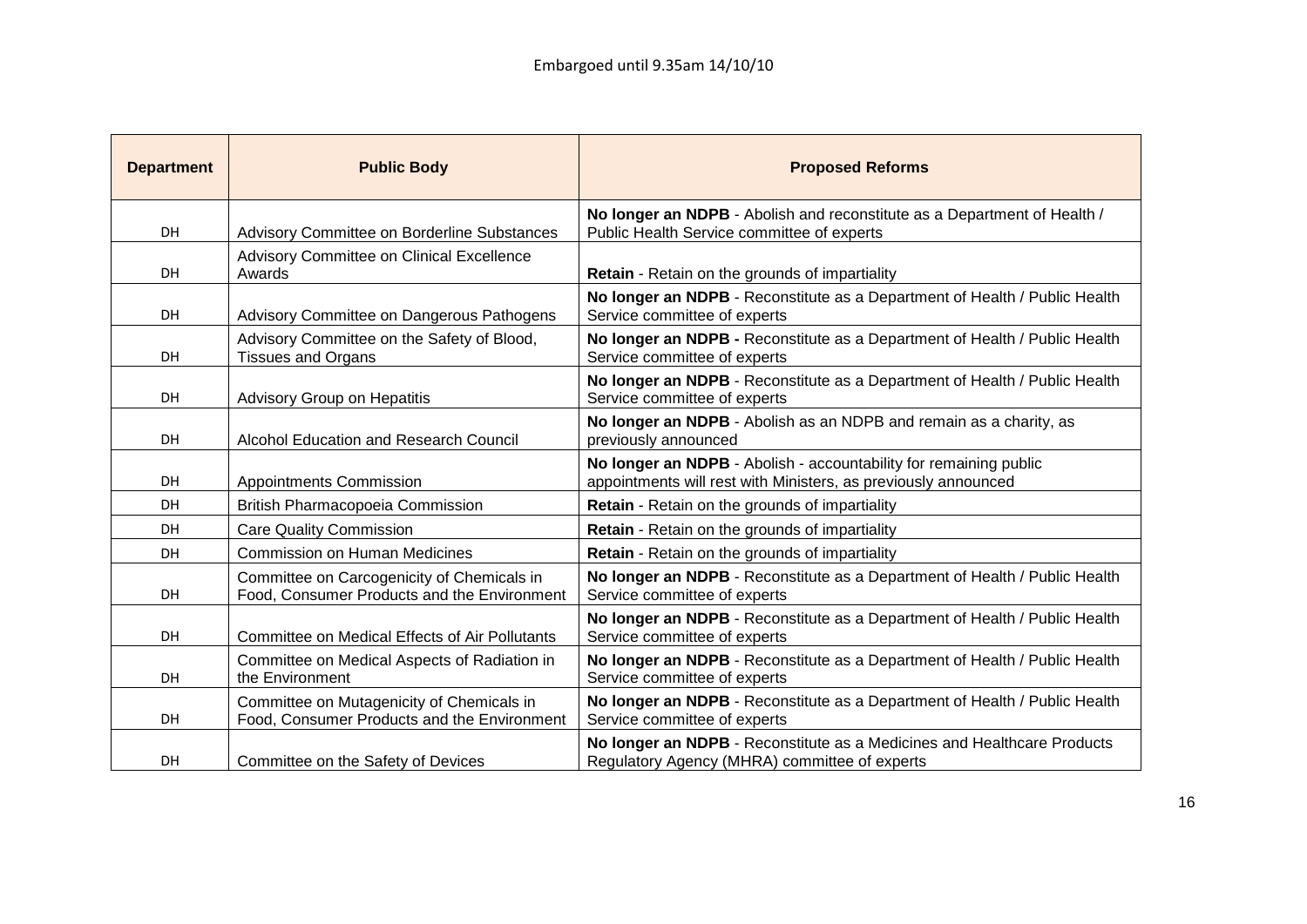| <b>Department</b> | <b>Public Body</b>                                                        | <b>Proposed Reforms</b>                                                                                                                    |
|-------------------|---------------------------------------------------------------------------|--------------------------------------------------------------------------------------------------------------------------------------------|
| <b>DH</b>         | <b>Council for Healthcare Regulatory Excellence</b>                       | No longer an NDPB - Abolish as an NDPB and make a self-funding body, as<br>previously announced                                            |
| <b>DH</b>         | Expert Advisory Group on AIDS                                             | No longer an NDPB - Reconstitute as a Department of Health / Public Health<br>Service committee of experts                                 |
| <b>DH</b>         | Gene Therapy Advisory Committee                                           | No longer an NDPB - Abolish and transfer some functions to new research<br>regulator                                                       |
| <b>DH</b>         | <b>General Social Care Council</b>                                        | No longer an NDPB - Abolish as an NDPB and transfer functions to Health<br>Professions Council, as previously announced                    |
| <b>DH</b>         | Genetics and Insurance Committee                                          | No longer an NDPB - Abolish body. Functions have been transferred to other<br>bodies                                                       |
| DH                | <b>Health Protection Agency</b>                                           | No longer an NDPB - Abolish as an NDPB and transfer functions as part of<br>the new Public Health Service, as previously announced         |
| DH                | <b>Herbal Medicines Advisory Committee</b>                                | No longer an NDPB - Reconstitute as a Medicines and Healthcare Products<br>Regulatory Agency (MHRA) committee of experts                   |
| <b>DH</b>         | Human Fertilisation and Embryology Authority                              | No longer an NDPB - Transfer functions to other regulators (body to be<br>abolished by end of current Parliament), as previously announced |
| DH                | Human Genetics Commission                                                 | No longer an NDPB - Reconstitute as a Department of Health committee of<br>experts                                                         |
| DH                | <b>Human Tissue Authority</b>                                             | No longer an NDPB - Transfer functions to other regulators (body to be<br>abolished by end of current Parliament), as previously announced |
| DH                | Independent Advisory Group on Sexual Health<br>and HIV                    | No longer an NDPB - Abolish and replace with a stakeholder advisory group                                                                  |
| DH                | Independent Reconfiguration Panel                                         | Retain - Retain on grounds of impartiality                                                                                                 |
| DH                | Independent Review Panel for the Classification<br>of Borderline Products | No longer an NDPB - Reconstitute as a Medicines and Healthcare Products<br>Regulatory Agency (MHRA)committee of experts                    |
| DH                | Independent Review panel on the Advertising of<br><b>Medicines</b>        | No longer an NDPB - Reconstitute as a Medicines and Healthcare Products<br>Regulatory Agency (MHRA) committee of experts                   |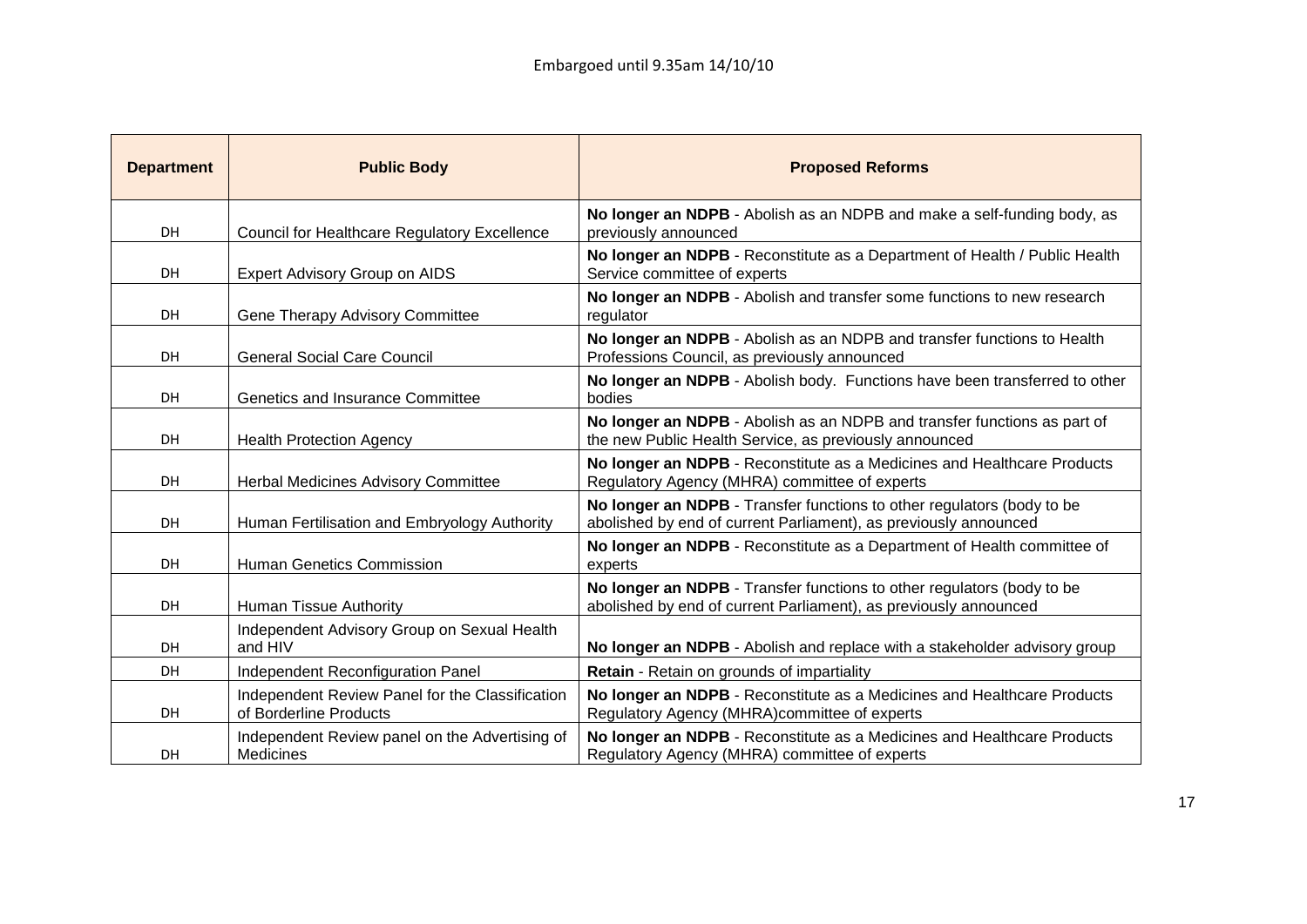| <b>Department</b>                           | <b>Public Body</b>                                                         | <b>Proposed Reforms</b>                                                                                                                                                                                       |
|---------------------------------------------|----------------------------------------------------------------------------|---------------------------------------------------------------------------------------------------------------------------------------------------------------------------------------------------------------|
| DH                                          | Joint Committee on Vaccination and<br>Immunisations                        | No longer an NDPB - Reconstitute as a Department of Health / Public Health<br>Service committee of experts                                                                                                    |
| DH                                          | <b>Medical Education England</b>                                           | Retain - Retain on the grounds of impartiality                                                                                                                                                                |
| DH                                          | Monitor                                                                    | Retain - Retain and make an economic regulator                                                                                                                                                                |
| DH                                          | National Information Governance Board for<br><b>Health and Social Care</b> | No longer an NDPB - Abolish body and transfer statutory functions to the Care<br>Quality Commission and obtain some advice currently provided by NIGB from<br>within the Department of Health or other bodies |
| DH                                          | National Joint Registry Steering Committee                                 | No longer an NDPB - Reconstitute as a Department of Health committee of<br>experts                                                                                                                            |
| DH                                          | NHS Pay Review Body                                                        | Retain - Retain on the grounds of impartiality                                                                                                                                                                |
| DH                                          | Review Body on Doctors' and Dentists'<br>Remuneration                      | Retain - Retain on the grounds of impartiality                                                                                                                                                                |
| DH                                          | Scientific Advisory Committee on Nutrition                                 | No longer an NDPB - Reconstitute as a Department of Health committee of<br>experts                                                                                                                            |
| Foreign and<br>Commonwealth<br>Office (FCO) | <b>BBC World Service</b>                                                   | Retain - Retain on grounds of performing a technical function and impartiality<br>grounds                                                                                                                     |
| <b>FCO</b>                                  | <b>British Council</b>                                                     | Retain - Retain on grounds of impartiality                                                                                                                                                                    |
| <b>FCO</b>                                  | Caribbean Board                                                            | No longer an NDPB - Abolish body and function                                                                                                                                                                 |
| <b>FCO</b>                                  | Diplomatic Service Appeals Board                                           | <b>Under consideration</b> - The department is reviewing and exploring options and<br>will report in January 2011                                                                                             |
| <b>FCO</b>                                  | Foreign Compensation Commission                                            | Under consideration - This is currently under consideration                                                                                                                                                   |
| <b>FCO</b>                                  | Government Hospitality Advisory Committee on<br>the purchase of Wines      | No longer an NDPB - The NDPB will be abolished and the function is under<br>departmental review                                                                                                               |
| <b>FCO</b>                                  | <b>Great Britain China Centre</b>                                          | <b>Under consideration</b> - This is currently under consideration by the department                                                                                                                          |
| <b>FCO</b>                                  | <b>Marshall Aid Commemoration Commission</b>                               | Retain - Retain on the grounds of impartiality                                                                                                                                                                |
| <b>FCO</b>                                  | The Westminster Foundation for Democracy                                   | Retain - Retain on grounds of impartiality                                                                                                                                                                    |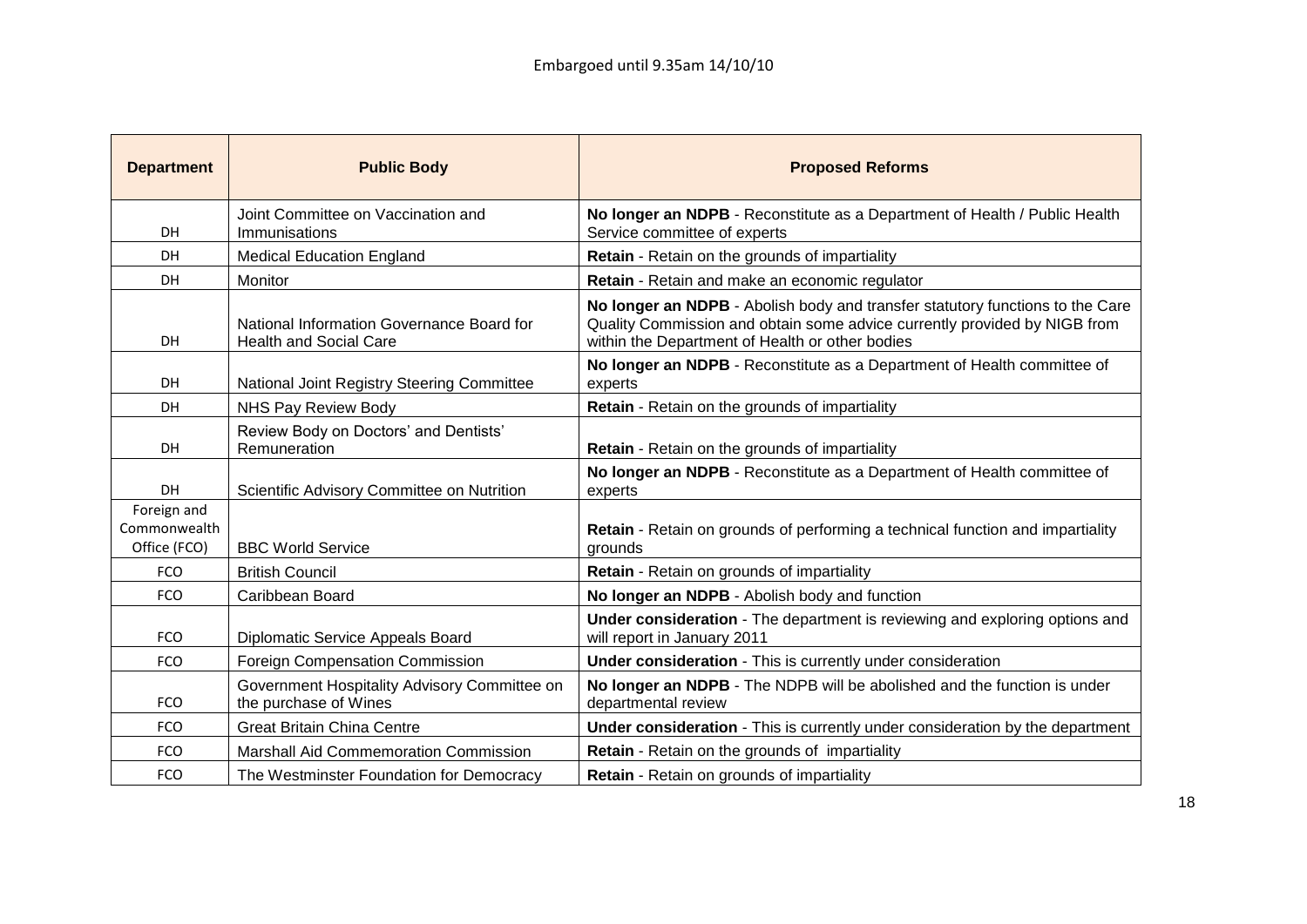| <b>Department</b>            | <b>Public Body</b>                                                                     | <b>Proposed Reforms</b>                                                                                                                                                                                  |
|------------------------------|----------------------------------------------------------------------------------------|----------------------------------------------------------------------------------------------------------------------------------------------------------------------------------------------------------|
| <b>FCO</b>                   | <b>UK India Round Table</b>                                                            | <b>Under consideration</b> - This is currently under consideration by the department                                                                                                                     |
| <b>HM Treasury</b>           | Royal Mint Advisory Committee on the design of<br>coins, medals, seals and decorations | Retain - Retain on the grounds of providing a technical function. The most<br>cost-effective way to provide the specialist knowledge needed to advise the<br>Chancellor and HM the Queen on coin designs |
| Ministry of<br>Justice (MoJ) | Advisory Committee on Justices of the Peace (x<br>101)                                 | Merge - Merge and reduce number to 49 on the grounds of impartiality                                                                                                                                     |
| MoJ                          | Administrative Justice and Tribunal Council                                            | No longer an NDPB - Abolish body and function                                                                                                                                                            |
| MoJ                          | <b>Advisory Committee on Civil Costs</b>                                               | Retain - Retain on grounds of performing a technical function which should<br>remain independent of Government                                                                                           |
| MoJ                          | <b>Advisory Council on Historical Manuscripts</b>                                      | Merge - Merge with the Advisory Council on National Records and Archives                                                                                                                                 |
| MoJ                          | Advisory Council on National Records and<br>Archives                                   | Retain - Retain on the grounds of providing a technical function which should<br>be independent of Government                                                                                            |
| MoJ                          | <b>Advisory Council on Public Records</b>                                              | Merge - Merge with the Advisory Council on National Records and Archives                                                                                                                                 |
| MoJ                          | Advisory Panel on Public Sector Information                                            | Under consideration - Under consideration, subject to confirming the<br>relationship of this body with the newly-established Transparency Board                                                          |
| MoJ                          | Assessor for Compensation for Miscarriages of<br>Justice                               | Retain - Retain on the grounds of impartiality                                                                                                                                                           |
| MoJ                          | Chief Coroner of England and Wales/Chief<br>Coroner's Office (1 body)                  | No longer a statutory body - Abolish body and function. Certain functions to<br>be transferred, either to the Lord Chancellor or the Lord Chief Justice.                                                 |
| MoJ                          | <b>Civil Justice Council</b>                                                           | Retain - Retain on grounds of performing a technical function which should<br>remain independent of Government                                                                                           |
| MoJ                          | Civil Procedure Rule Committee                                                         | Retain - Retain on grounds of performing a technical function which should<br>remain independent of Government                                                                                           |
| MoJ                          | Courts Boards (x 19)                                                                   | No longer an NDPB - Abolish body and function                                                                                                                                                            |
| MoJ                          | <b>Courts Fund Office</b>                                                              | Retain and substantially reform - Retain on grounds of performing a function<br>which requires political impartiality - but outsource investment activity                                                |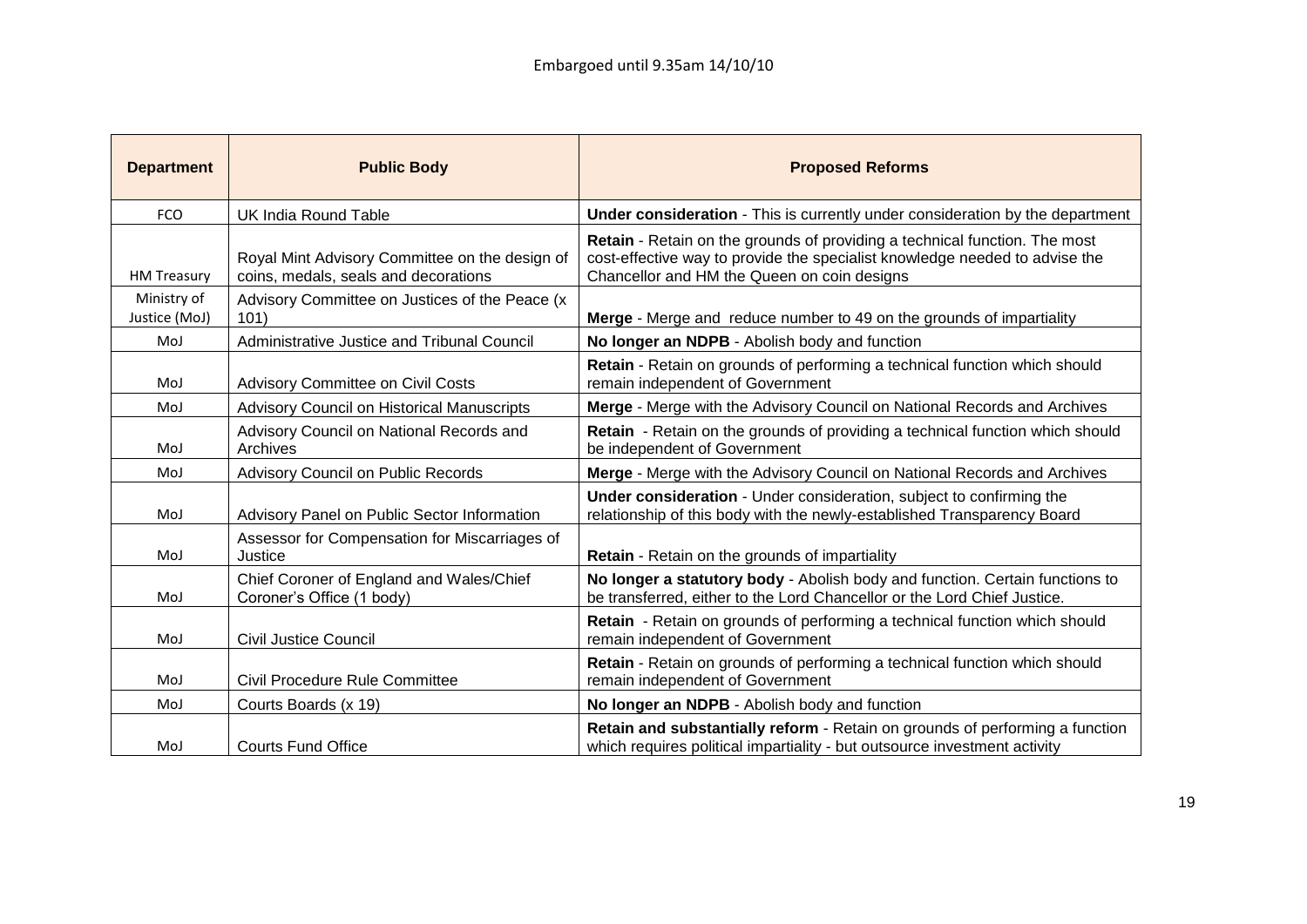| <b>Department</b> | <b>Public Body</b>                                                                                               | <b>Proposed Reforms</b>                                                                                                                                                                                 |
|-------------------|------------------------------------------------------------------------------------------------------------------|---------------------------------------------------------------------------------------------------------------------------------------------------------------------------------------------------------|
| MoJ               | <b>Criminal Cases Review Commission</b>                                                                          | Retain - Retain on grounds of performing a function which requires<br>impartiality                                                                                                                      |
| MoJ               | <b>Criminal Injuries Compensation Authority</b>                                                                  | Retain - Retain on the grounds of performing a technical function which<br>should remain independent of Government                                                                                      |
| MoJ               | <b>Criminal Procedure Rule Committee</b>                                                                         | Retain - Retain on grounds of performing a technical function which should<br>remain independent of Government                                                                                          |
| MoJ               | <b>Crown Court Rule Committee</b>                                                                                | No longer an NDPB - Abolish body and transfer functions to Lord Chief<br>Justice in consultation with other rule committees                                                                             |
| MoJ               | <b>Crown Prosecution Service</b>                                                                                 | Merge - Merge with Revenue and Customs Prosecutions Office. Public Bodies<br>Bill will legislatively complete the reform which was effected in Jan 2010                                                 |
| MoJ               | <b>Family Justice Council</b>                                                                                    | Retain - Retain on grounds of performing a technical function which should<br>remain independent of Government                                                                                          |
| MoJ               | <b>Family Procedure Rule Committee</b>                                                                           | Retain - Retain on grounds of performing a technical function which should<br>remain independent of Government                                                                                          |
| MoJ               | HM Inspectorate of Court Administration                                                                          | No longer a statutory body - Abolish body and transfer essential functions<br>to the appropriate inspectorate, as previously announced                                                                  |
| MoJ               | HM Inspectorate of Prisons                                                                                       | Retain - Retain on the grounds of transparency                                                                                                                                                          |
| MoJ               | HM Inspectorate of Probation                                                                                     | Retain - Retain on the grounds of transparency                                                                                                                                                          |
| MoJ               | Prisons and Probation Ombudsman                                                                                  | Retain - Retain on the grounds of transparency                                                                                                                                                          |
| MoJ               | <b>HM Land Registry</b>                                                                                          | Retain and substantially reform - Retain on the grounds of transparency -<br>but Government will undertake a feasibility study to scope out the<br>opportunities presented by private sector investment |
| MoJ               | Independent Advisory Panel on Deaths in<br>Custody                                                               | Retain - Retain on grounds of performing a technical function which should<br>remain independent of Government                                                                                          |
| MoJ               | Independent Monitoring Boards of Prisons,<br>Immigration Removal Centres and Short-Term<br>Holding Rooms (x 147) | Retain - Retain on the grounds of transparency                                                                                                                                                          |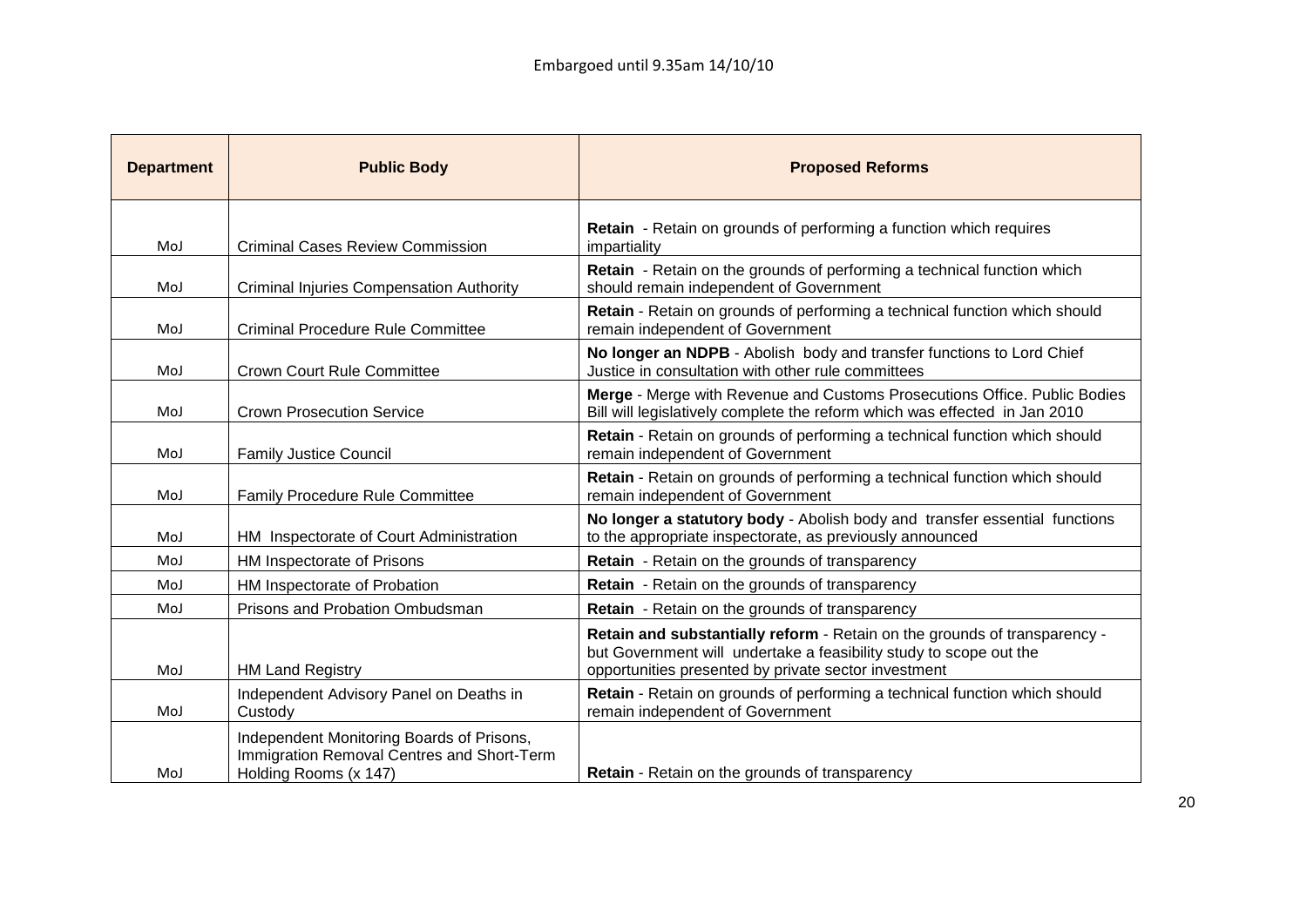| <b>Department</b> | <b>Public Body</b>                                    | <b>Proposed Reforms</b>                                                                                                                                               |
|-------------------|-------------------------------------------------------|-----------------------------------------------------------------------------------------------------------------------------------------------------------------------|
| MoJ               | Information Commissioner's Office                     | Retain - Retain on grounds of performing a function which requires impartiality                                                                                       |
| MoJ               | <b>Insolvency Rules Committee</b>                     | Retain - Retain on grounds of performing a technical function which should<br>remain independent from Government                                                      |
| MoJ               | Judicial Appointments Commission                      | <b>Under consideration</b> - Under consideration - but subject to Judicial<br><b>Appointments Review</b>                                                              |
| MoJ               | <b>Judicial Appointments and Conduct</b><br>Ombudsman | Under consideration - Under consideration - but subject to Judicial<br><b>Appointments Review</b>                                                                     |
| MoJ               | Land Registration Rule Committee                      | Retain - Retain on grounds of performing a technical function which should<br>remain independent of Government                                                        |
| MoJ               | Law Commission of England and Wales                   | Retain - Retain on grounds of performing a technical function which should<br>remain independent of Government                                                        |
| MoJ               | <b>Legal Services Board</b>                           | Retain - Retain on the grounds of impartiality                                                                                                                        |
| MoJ               | <b>Legal Services Commission</b>                      | No longer an NDPB - Abolish as NDPB - change to Executive Agency, as<br>previously announced                                                                          |
| MoJ               | Legal Services Ombudsman                              | No longer a statutory body - Abolish both body and function - decision<br>already taken to abolish by 2011                                                            |
| MoJ               | Magistrates' Courts Rule Committee                    | No longer a statutory body - Abolish - body will be discontinued and function<br>will transfer to other rule committee                                                |
| MoJ               | Office for Legal Complaints (funded by<br>profession) | Retain - Retain on grounds of performing a function which requires political<br>impartiality                                                                          |
| MoJ               | <b>Official Solicitor</b>                             | Retain - Retain on the grounds of transparency                                                                                                                        |
| MoJ               | Parole Board of England and Wales                     | Retain and substantially reform - Retain on grounds of performing a<br>technical function which should remain independent of Government but<br>consider future status |
| MoJ               | Probation Trusts (x 35)                               | Retain - Retain on grounds of performing a function which requires political<br>impartiality                                                                          |
| MoJ               | Prison Services Pay Review Body                       | Retain - Retain on grounds of performing a function which requires impartiality                                                                                       |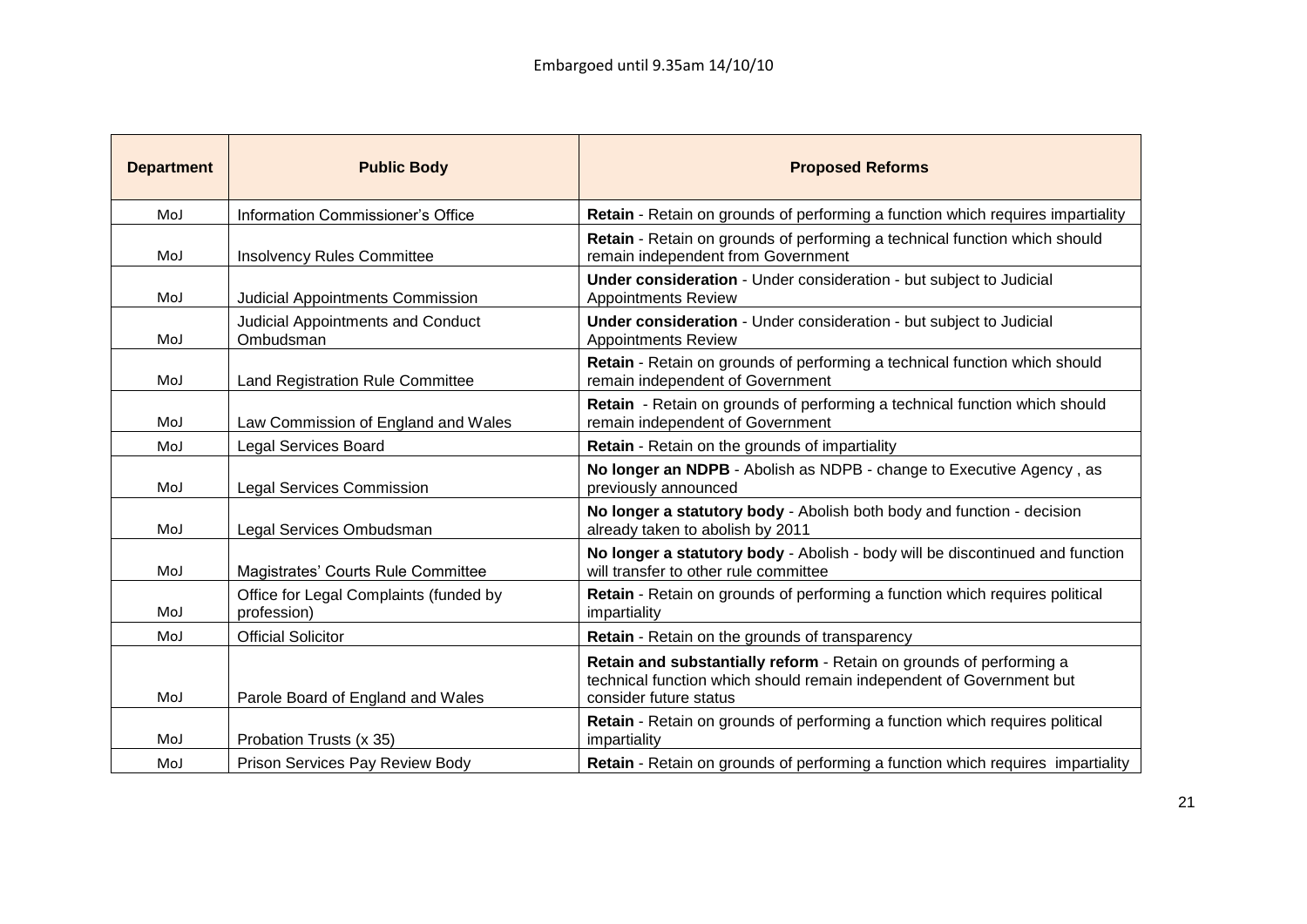| <b>Department</b>   | <b>Public Body</b>                              | <b>Proposed Reforms</b>                                                                                                                                 |
|---------------------|-------------------------------------------------|---------------------------------------------------------------------------------------------------------------------------------------------------------|
| MoJ                 | <b>Public Guardian Board</b>                    | No longer a statutory body - Abolish body and function                                                                                                  |
| MoJ                 | <b>Public Trustee</b>                           | Retain and substantially reform - Retain on the grounds of impartiality,<br>consider the potential for further outsourcing                              |
| MoJ                 | <b>Restraint Accreditation Board</b>            | <b>Retain</b> - Retain on the grounds of transparency                                                                                                   |
| MoJ                 | <b>Revenue and Customs Prosecutions Office</b>  | Merge - Merge with Crown Prosecution Office. Public Bodies Bill will<br>legislatively complete the reform which was effected in Jan 2010                |
| MoJ                 | Sentencing Council for England and Wales        | <b>Retain</b> - Retain on grounds of performing a function which requires impartiality                                                                  |
| MoJ                 | <b>The National Archives</b>                    | Retain - Retain on grounds of performing a technical function which should<br>remain independent from Government                                        |
| MoJ                 | <b>Tribunal Procedure Committee</b>             | Retain - Retain on grounds of performing a technical function which should<br>remain independent of Government                                          |
| MoJ                 | Victim's Advisory Panel                         | No longer an NDPB - Abolish body and function                                                                                                           |
| MoJ                 | <b>Victims Commissioner</b>                     | Retain - Retain on the grounds of impartiality                                                                                                          |
| MoJ                 | Youth Justice Board for England and Wales       | No longer an NDPB - Abolish as part of wider criminal justice reforms                                                                                   |
| Home Office<br>(HO) | Advisory Council on the Misuse of Drugs         | Retain - Retain on grounds of performing a technical function which should<br>remain independent of Government                                          |
| HO                  | <b>Animal Procedures Committee</b>              | Retain - Retain on grounds of performing a technical function. Subject to<br>consultation in due course when new EU directive is transposed into law    |
| HO                  | <b>Forensic Science Service</b>                 | Retain - Retain on grounds of performing a technical function which should<br>remain independent of Government                                          |
| HO                  | <b>Independent Police Complaints Commission</b> | Retain - Retain on grounds of impartiality                                                                                                              |
| HO                  | Independent Safeguarding Authority              | <b>Under consideration</b> - Subject to review of the Vetting and Barring Scheme<br>announced by the Home Secretary that will be launched in due course |
| HO                  | <b>Investigatory Powers Tribunal</b>            | Retain - Retain on grounds of performing a technical function which should<br>remain independent of Government                                          |
| HO                  | <b>Migration Advisory Committee</b>             | Retain - Retain on grounds of impartiality                                                                                                              |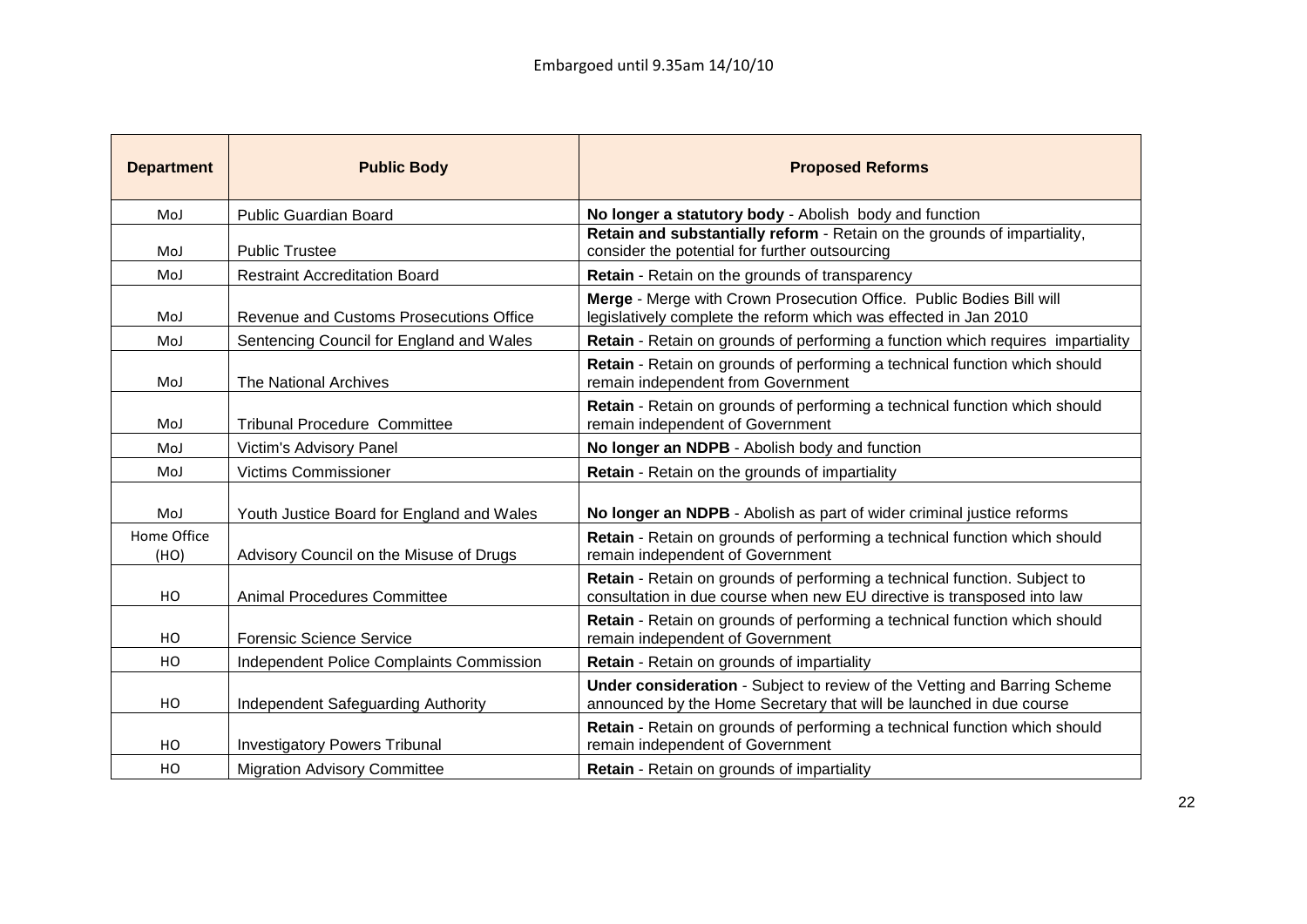| <b>Department</b>                        | <b>Public Body</b>                                                                 | <b>Proposed Reforms</b>                                                                                                                                                                       |
|------------------------------------------|------------------------------------------------------------------------------------|-----------------------------------------------------------------------------------------------------------------------------------------------------------------------------------------------|
| HO                                       | National DNA Database Ethics Group                                                 | Retain - Retain on grounds of impartiality                                                                                                                                                    |
| HO                                       | National Policing Improvement Agency                                               | No longer an NDPB - Currently considering which functions must be delivered<br>nationally and where they should sit in a rationalised national policing<br>landscape, as previously announced |
| HO                                       | Office of Surveillance Commissioners                                               | Retain - Retain on grounds of performing a technical function which should<br>remain independent of Government                                                                                |
| HO                                       | Office of the Immigration Services<br>Commissioner                                 | Under consideration - Future options, including possible merger, under<br>consideration                                                                                                       |
| HO                                       | Police Advisory Board, Police Negotiating Board<br>and Police Arbitration Tribunal | Under consideration - The review of police remuneration and conditions of<br>service has been asked to consider how these are determined, by 2011                                             |
| HO                                       | Police Discipline Appeals Tribunal                                                 | Retain - Retain on grounds of impartiality                                                                                                                                                    |
| HO                                       | Security Industry Authority                                                        | No Longer an NDPB - Phased transition to new regulatory regime                                                                                                                                |
| HO                                       | Serious Organised Crime Agency                                                     | Merge - Merge functions into the new National Crime Agency, as previously<br>announced                                                                                                        |
| HO                                       | <b>Technical Advisory Board</b>                                                    | Retain - Retain on grounds of performing a technical function which should<br>remain independent of Government                                                                                |
| Government<br>Equalities<br>Office (GEO) | Equality and Human Rights Commission                                               | Retain and substantially reform - Retain, with better focus on its core<br>regulatory functions and improved use of taxpayers' money                                                          |
| GEO                                      | <b>Women's National Commission</b>                                                 | No longer an NDPB - Abolish body and bring core functions into the<br>Government Equalities Office, which will ensure direct Ministerial engagement<br>with women and women's organisations   |
| Ministry of<br>Defence (MoD)             | <b>Advisory Committee on Conscientious</b><br>Objectors                            | Retain - Retain on grounds of performing a function which requires impartiality                                                                                                               |
| MoD                                      | Advisory Group on Military Medicine                                                | Retain - Retain on grounds of performing a technical function which should<br>remain independent of Government                                                                                |
| MoD                                      | Animal Welfare Advisory Committee                                                  | No longer an NDPB - Abolish body and function, as previously announced                                                                                                                        |
| MoD                                      | Armed Forces Pay Review Body                                                       | Retain - Retain on grounds of performing a function which requires impartiality                                                                                                               |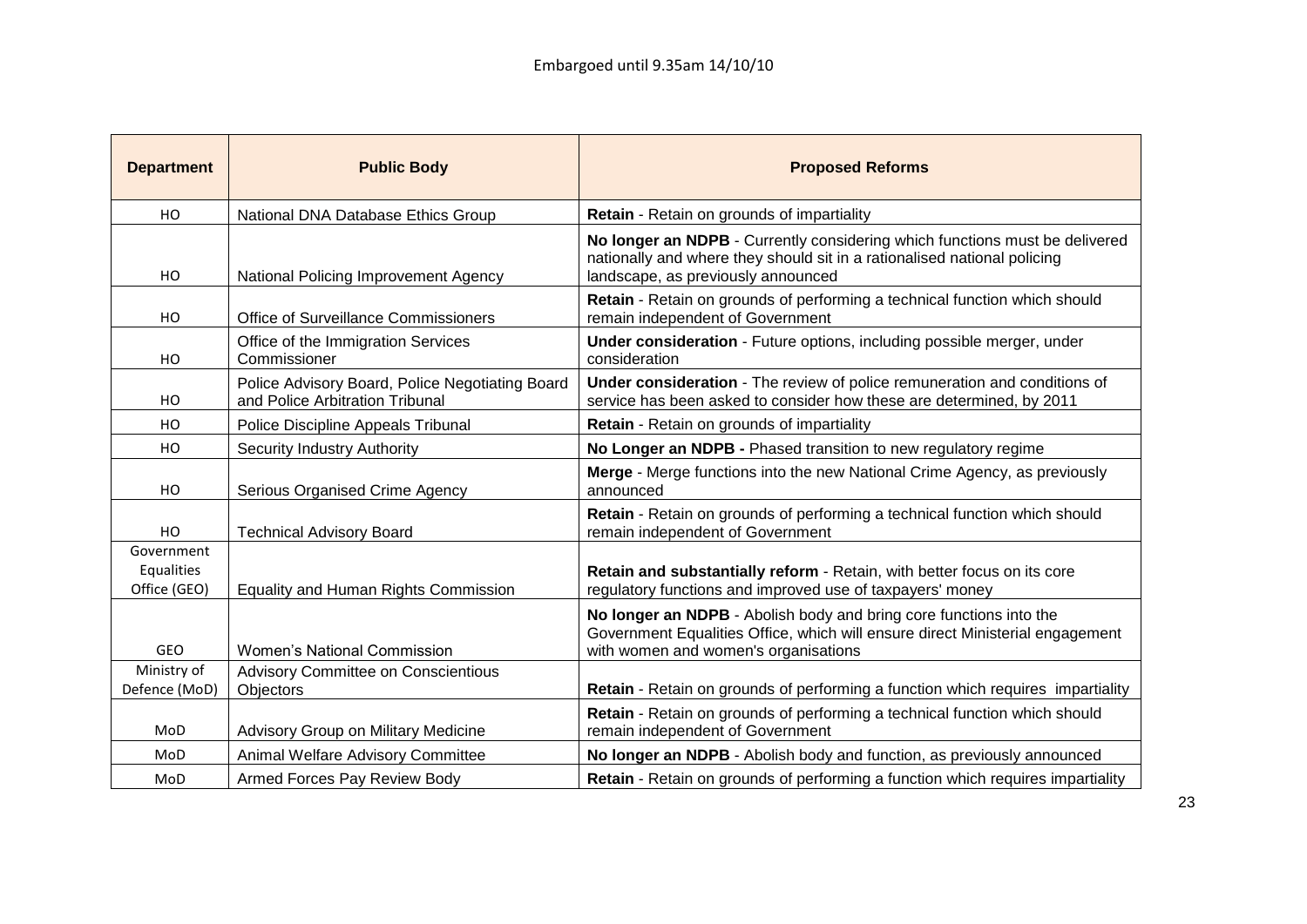| <b>Department</b> | <b>Public Body</b>                                                                 | <b>Proposed Reforms</b>                                                                                                      |
|-------------------|------------------------------------------------------------------------------------|------------------------------------------------------------------------------------------------------------------------------|
| MoD               | Central Advisory Committee on Pensions and<br>Compensation                         | Retain - Retain on grounds of performing a function which requires impartiality                                              |
| MoD               | Defence Nuclear Safety Committee                                                   | Retain - Retain on grounds of performing a technical function which should<br>remain independent of Government               |
| MoD               | Defence Scientific Advisory Council                                                | Retain - Retain on grounds of performing a technical function which should<br>remain independent of Government               |
| MoD               | Independent Monitoring Board for the Military<br><b>Corrective Training Centre</b> | Retain - Retain on grounds of performing a function which requires impartiality                                              |
| MoD               | National Army Museum                                                               | Retain - Retain on grounds of performing a technical function which should<br>remain independent from Government             |
| MoD               | National Employer Advisory Board                                                   | <b>Under consideration</b> - Options being considered as to how the functions<br>could be provided by a committee of experts |
| MoD               | National Museum of the Royal Navy                                                  | Retain - Retain on grounds of performing a technical function which should<br>remain independent of Government               |
| MoD               | Nuclear Research Advisory Council                                                  | Retain - Retain on grounds of performing a technical function which should<br>remain independent of Government               |
| MoD               | Oil and Pipelines Agency                                                           | Retain - Retain on grounds of performing a technical function which should<br>remain independent of Government               |
| MoD               | <b>Review Board for Government Contracts</b>                                       | Retain - Retain on grounds of performing a technical function which should<br>remain independent of Government               |
| MoD               | Royal Air Force Museum                                                             | Retain - Retain on grounds of performing a technical function which should<br>remain independent of Government               |
| MoD               | Science Advisory Committee on the Medical<br>Implications of Less-Lethal Weapons   | Retain - Retain on grounds of performing a technical function which should<br>remain independent of Government               |
| MoD               | Veterans Advisory and Pensions Committees (x<br>13)                                | <b>Retain</b> - Retain on grounds of performing a function which requires impartiality                                       |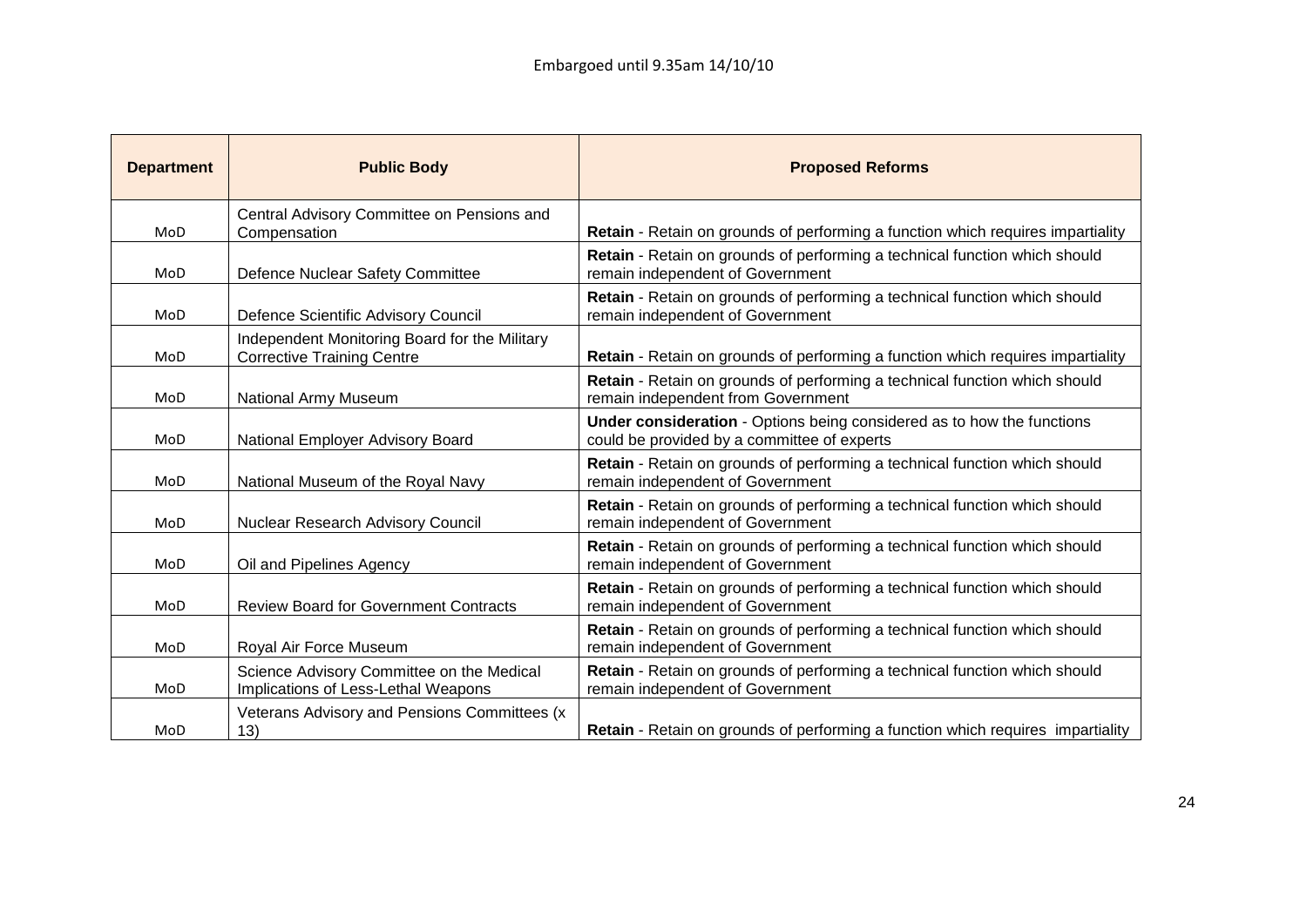| <b>Department</b>                 | <b>Public Body</b>                                | <b>Proposed Reforms</b>                                                                                                                                                                                               |
|-----------------------------------|---------------------------------------------------|-----------------------------------------------------------------------------------------------------------------------------------------------------------------------------------------------------------------------|
| Department for<br>Transport (DfT) | BRB (Residuary) Ltd                               | No longer a Public Corporation - Abolish body and transfer functions to the<br>Secretary of State for Transport. BRBR will be wound up once a programme of<br>asset disposals is complete                             |
| <b>DfT</b>                        | <b>British Transport Police Authority</b>         | Retain - Retain on grounds of performing a technical function which should<br>remain independent from Government                                                                                                      |
| <b>DfT</b>                        | <b>Civil Aviation Authority</b>                   | Retain - Retain on grounds of performing a function which requires impartiality                                                                                                                                       |
| DfT                               | <b>Commission for Integrated Transport</b>        | No longer an NDPB - Abolish body and seek arrangement that delivers<br>external analysis and strategic advice on cross-modal transport policy and<br>realising benefits, at lower cost                                |
| <b>DfT</b>                        | <b>Cycling England</b>                            | No longer an NDPB - Abolish body. We have announced a Local Sustainable<br>Travel Fund and will explore ways of marshalling expert input on cycling<br>issues, including to support the Fund                          |
| <b>DfT</b>                        | Disabled Persons' Transport Advisory<br>Committee | No longer an NDPB - Abolish body. We are exploring options for continuing to<br>gain the disability advice we need through a more flexible, accountable<br>structure                                                  |
| <b>DfT</b>                        | Directly Operated Railways Ltd                    | Retain - Retain on grounds of performing a technical function which should<br>remain independent of Government                                                                                                        |
| DfT                               | London and Continental Railways Ltd               | Retain - Retain on grounds of performing a technical function which should<br>remain independent of Government                                                                                                        |
| <b>DfT</b>                        | Northern Lighthouse Board                         | Retain - Retain on grounds of performing a technical function which should<br>remain independent of Government                                                                                                        |
| <b>DfT</b>                        | Office of Rail Regulation                         | Retain - Retain on grounds of performing a function which requires impartiality                                                                                                                                       |
| DfT                               | Passenger Focus/Passengers' Council               | Retain and substantially reform - Retain on grounds of performing a function<br>which requires impartiality. Substantially reform to focus on core role of<br>protecting passengers, while reducing cost to taxpayers |
| <b>DfT</b>                        | Railway Heritage Committee                        | No longer an NDPB - Abolish body and functions. No equivalent protection<br>applies to the heritage items of any other transport sector                                                                               |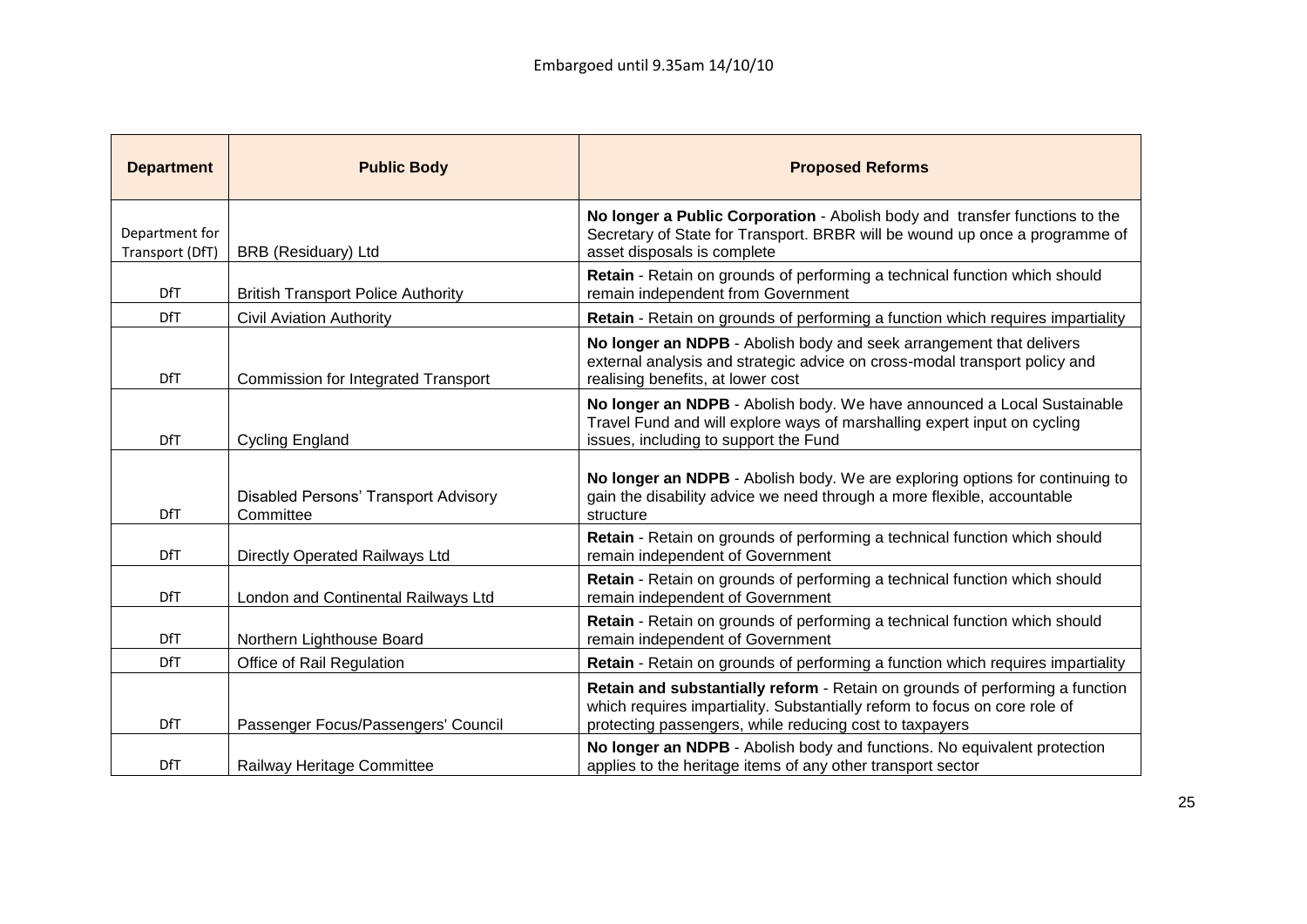| <b>Department</b>                          | <b>Public Body</b>                                                                                                 | <b>Proposed Reforms</b>                                                                                                                                             |
|--------------------------------------------|--------------------------------------------------------------------------------------------------------------------|---------------------------------------------------------------------------------------------------------------------------------------------------------------------|
| <b>DfT</b>                                 | Renewable Fuels Agency                                                                                             | No longer an NDPB - Abolish body and transfer functions to the Secretary of<br><b>State for Transport</b>                                                           |
| <b>DfT</b>                                 | <b>Traffic Commissioners and Deputies</b>                                                                          | Retain - Retain on grounds of performing a function which requires impartiality                                                                                     |
| <b>DfT</b>                                 | <b>Trinity House Lighthouse Service</b>                                                                            | Retain - Retain on grounds of performing a technical function which should<br>remain independent of Government                                                      |
| Department of<br>Work and<br>Pensions(DWP) | <b>Child Maintenance and Enforcement</b><br>Commission                                                             | No longer an NDPB - Will become an executive agency of DWP who will have<br>responsibility for its functions                                                        |
| <b>DWP</b>                                 | <b>Disability Employment Advisory Committee</b>                                                                    | No longer an NDPB - Transfer Disability Employment Advice Function to<br>Equality 2025                                                                              |
| <b>DWP</b>                                 | Disability Living Allowance / Attendance<br><b>Allowance Advisory Board</b>                                        | No longer an NDPB - Functions can be carried out between the Department<br>for Work and Pensions, with external specialist advice if required, and Equality<br>2025 |
| <b>DWP</b>                                 | Equality 2025                                                                                                      | Retain - The group will now advise on areas previously covered by other<br>bodies on issues affecting disabled people                                               |
| <b>DWP</b>                                 | <b>Health and Safety Executive</b>                                                                                 | Retain - HSE's functions and expenditure are being scrutinised in the context<br>of the Spending Review and Lord Young's review of health and safety                |
| <b>DWP</b>                                 | Independent Living Fund                                                                                            | <b>Under consideration - Options still being considered</b>                                                                                                         |
| <b>DWP</b>                                 | <b>Industrial Injuries Advisory Council</b>                                                                        | Retain - Retain on grounds of impartiality                                                                                                                          |
| <b>DWP</b>                                 | National Employment Savings Trust (succeeded<br>the Personal Accounts Delivery Authority on 5<br><b>July 2010)</b> | Retain - Retain on grounds of performing a technical function which should be<br>independent of Government                                                          |
| <b>DWP</b>                                 | <b>Pension Protection Fund</b>                                                                                     | Retain - Retain on grounds of impartiality                                                                                                                          |
| <b>DWP</b>                                 | Pensions Ombudsman                                                                                                 | Merge - Merge with Pension Protection Fund Ombudsman to form a single<br>tribunal NDPB                                                                              |
| <b>DWP</b>                                 | Pensions Protection Fund Ombudsman                                                                                 | Merge - Merge with Pensions Ombudsman to form a single tribunal NDPB                                                                                                |
| <b>DWP</b>                                 | <b>Pensions Regulator</b>                                                                                          | Retain - Retain on grounds of impartiality                                                                                                                          |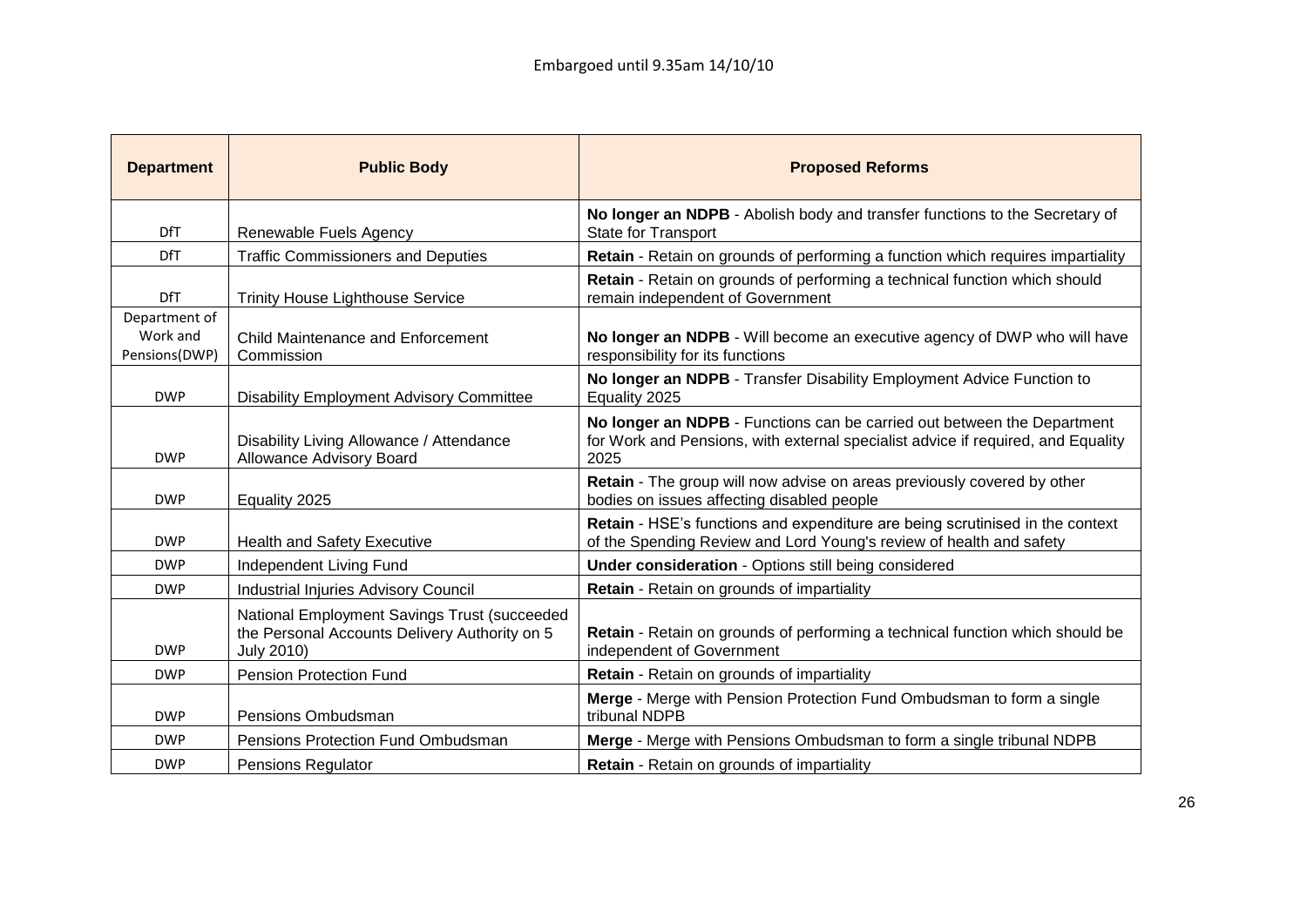| <b>Department</b> | <b>Public Body</b>                        | <b>Proposed Reforms</b>                    |
|-------------------|-------------------------------------------|--------------------------------------------|
| <b>DWP</b>        | Remploy Ltd                               | Under consideration                        |
| <b>DWP</b>        | <b>Social Security Advisory Committee</b> | Retain - Retain on grounds of impartiality |
| <b>DWP</b>        | The Pensions Advisory Service             | Retain - Retain on grounds of impartiality |